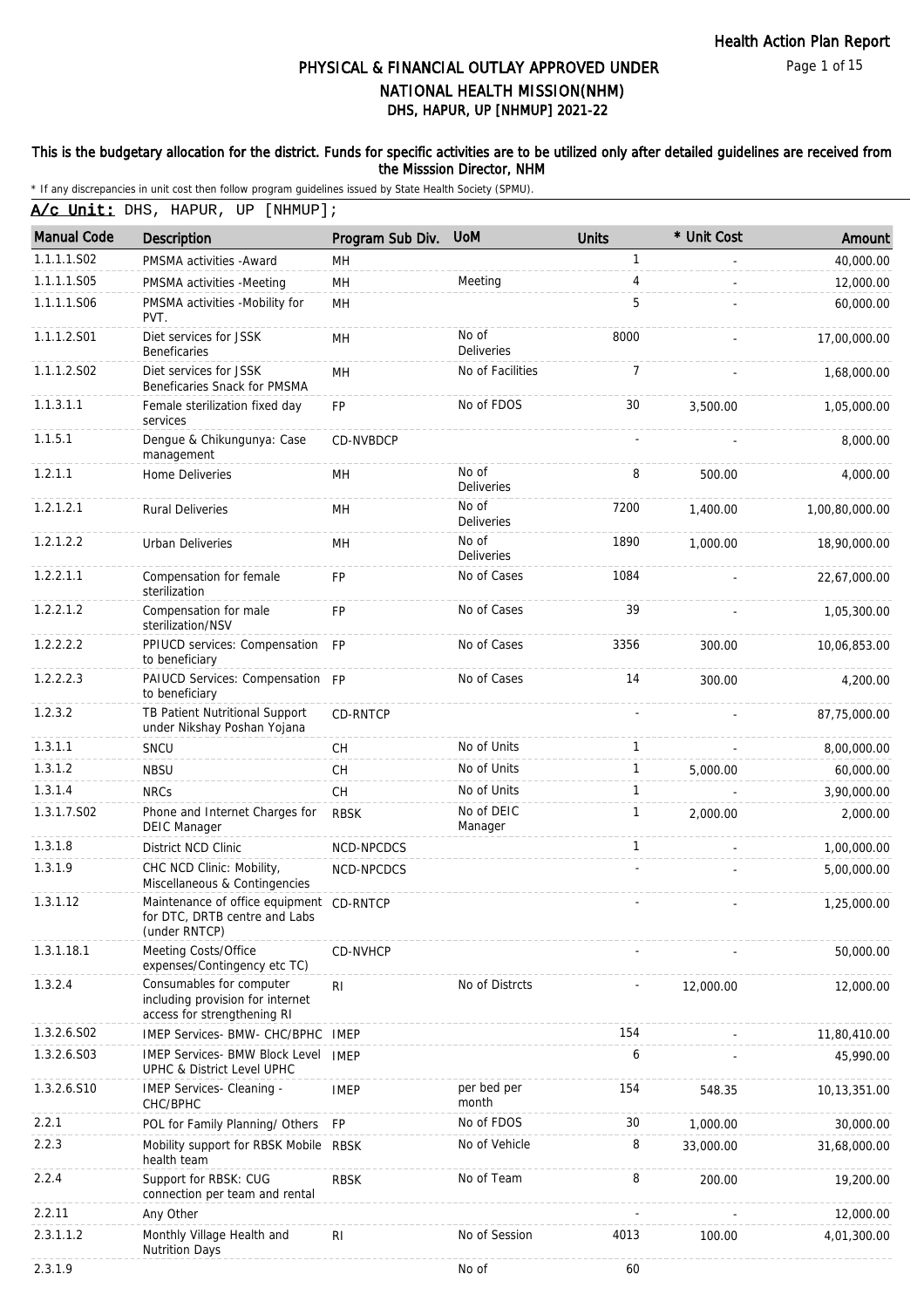Page 2 of 15

### DHS, HAPUR, UP [NHMUP] 2021-22 PHYSICAL & FINANCIAL OUTLAY APPROVED UNDER NATIONAL HEALTH MISSION(NHM)

#### This is the budgetary allocation for the district. Funds for specific activities are to be utilized only after detailed guidelines are received from the Misssion Director, NHM

| <b>Manual Code</b> | Description                                                                                                                                                                                                  | Program Sub Div. | <b>UoM</b>                               | <b>Units</b> | * Unit Cost | Amount       |
|--------------------|--------------------------------------------------------------------------------------------------------------------------------------------------------------------------------------------------------------|------------------|------------------------------------------|--------------|-------------|--------------|
|                    | Focus on slum & underserved<br>areas in urban areas/alternative<br>vaccinator for slums                                                                                                                      | R <sub>l</sub>   | Vaccinators                              |              | 2,100.00    | 1,26,000.00  |
| 2.3.1.11           | Outreach for demand<br>generation, testing and<br>treatment of Viral Hepatitis<br>through Mobile Medical<br>Units/NGOs/CBOs/etc                                                                              | CD-NVHCP         |                                          |              |             | 20,000.00    |
| 2.3.2.3            | DMHP: Targeted interventions at NCD-NMHP<br>community level Activities &<br>interventions targeted at<br>schools, colleges, workplaces,<br>out of school adolescents, urban<br>slums and suicide prevention. |                  |                                          | $\mathbf{1}$ |             | 6,00,000.00  |
| 2.3.3.2            | Screening and free spectacles to<br>school children                                                                                                                                                          | NCD-NPCB         | No of Cases                              |              |             | 4,20,700.00  |
| 2.3.3.3            | Screening and free spectacles<br>for near work to Old Person                                                                                                                                                 | <b>NCD-NPCB</b>  | No of Cases                              |              |             | 2,10,350.00  |
| 2.3.3.4.1          | Coverage of Public School and<br>Private school                                                                                                                                                              | NCD-NTCP         |                                          | $\mathbf{1}$ |             | 4,99,660.00  |
| 2.3.3.4.5          | Sensitization campaign for<br>college students                                                                                                                                                               | NCD-NTCP         |                                          | $\mathbf{1}$ |             | 2,00,000.00  |
| 3.1.1.3.2.S01      | ASHA/AWW/Volunteer Incentive<br>for detection of leprosy                                                                                                                                                     | CD-NLEP          |                                          |              |             | 28,500.00    |
| 3.1.1.3.2.S02      | <b>ASHA Incentive for PB</b><br>(Treatment completion)                                                                                                                                                       | CD-NLEP          |                                          |              |             | 24,800.00    |
| 3.1.1.3.2.S03      | ASHA Incentive for MB<br>(Treatment completion)                                                                                                                                                              | CD-NLEP          |                                          |              |             | 27,360.00    |
| 3.1.1.3.3          | Any Other ASHS Incentives<br>(ASHA Involvement under NLEP<br>- Sensitisation)                                                                                                                                | CD-NLEP          |                                          |              |             | 16,400.00    |
| 3.1.1.3.A.S01      | ASHA Incentive/ Honorarium for<br>Malaria and LLIN Distribution                                                                                                                                              | CD-NVBDCP        |                                          |              |             | 2,25,000.00  |
| 3.1.1.3.A.S02      | ASHA Incentive for Dengue and<br>Chikungunya                                                                                                                                                                 | CD-NVBDCP        |                                          |              |             | 8,60,000.00  |
| 3.1.1.4.A.1.S01    | ASHA Incentive Filling of CBAC<br>forms and familly folder of<br>patients with confirm NCD cases                                                                                                             | CP               | No. of<br><b>Beneficiaries</b>           |              | 10.00       | 18,94,400.00 |
| 3.1.1.1.4.S09.A    | ASHA incentive for HRP<br>identification and follow up                                                                                                                                                       | MH               | No of HRP                                | 3600         | 300.00      | 10,80,000.00 |
| 3.1.1.1.1.S01      | JSY Incentive to ASHA                                                                                                                                                                                        | MН               | No of<br>Deliveries                      | 7200         |             | 43,20,000.00 |
| 3.1.1.1.1.S03      | National Iron Plus Incentive for<br>mobilizing children and/or<br>ensuring compliance and<br>reporting (6-59 months)                                                                                         | <b>CH</b>        | No of ASHA                               | 891          | 50.00       | 2,67,300.00  |
| 3.1.1.1.2.S01      | ASHA incentive under MAA<br>programme @ Rs 100 per ASHA<br>for quarterly mother's meeting                                                                                                                    | <b>CH</b>        | No of ASHA                               | 891          | 100.00      | 3,56,400.00  |
| 3.1.1.1.2.S02      | Incentive for Home Based<br>Newborn Care programme                                                                                                                                                           | CH               | No. of Child                             | 24548        | 250.00      | 61,37,000.00 |
| 3.1.1.1.2.S04      | Incentive for referral of SAM<br>cases to NRC and for follow up<br>of discharge SAM children from<br><b>NRCs</b>                                                                                             | СH               | No.of SAM<br>Child referal &<br>followup | 1            | 150.00      | 14,400.00    |
| 3.1.1.1.2.S05      | Incentive for National<br>Deworming Day for mobilising<br>out of school children                                                                                                                             | <b>RKSK</b>      | ASHA                                     | 1648         | 100.00      | 1,64,800.00  |
| 3.1.1.1.2.S06      | Incentive for IDCF for<br>prophylactic distribution of ORS<br>to family with under-five<br>children.                                                                                                         | СH               | No of ASHA                               | 891          | 100.00      | 89,100.00    |
| 3.1.1.1.2.S07      | Incentive to ASHA for Quaterly<br>Visit Under HBYC                                                                                                                                                           | СH               | No of Children                           | 5952         | 50.00       | 14,88,000.00 |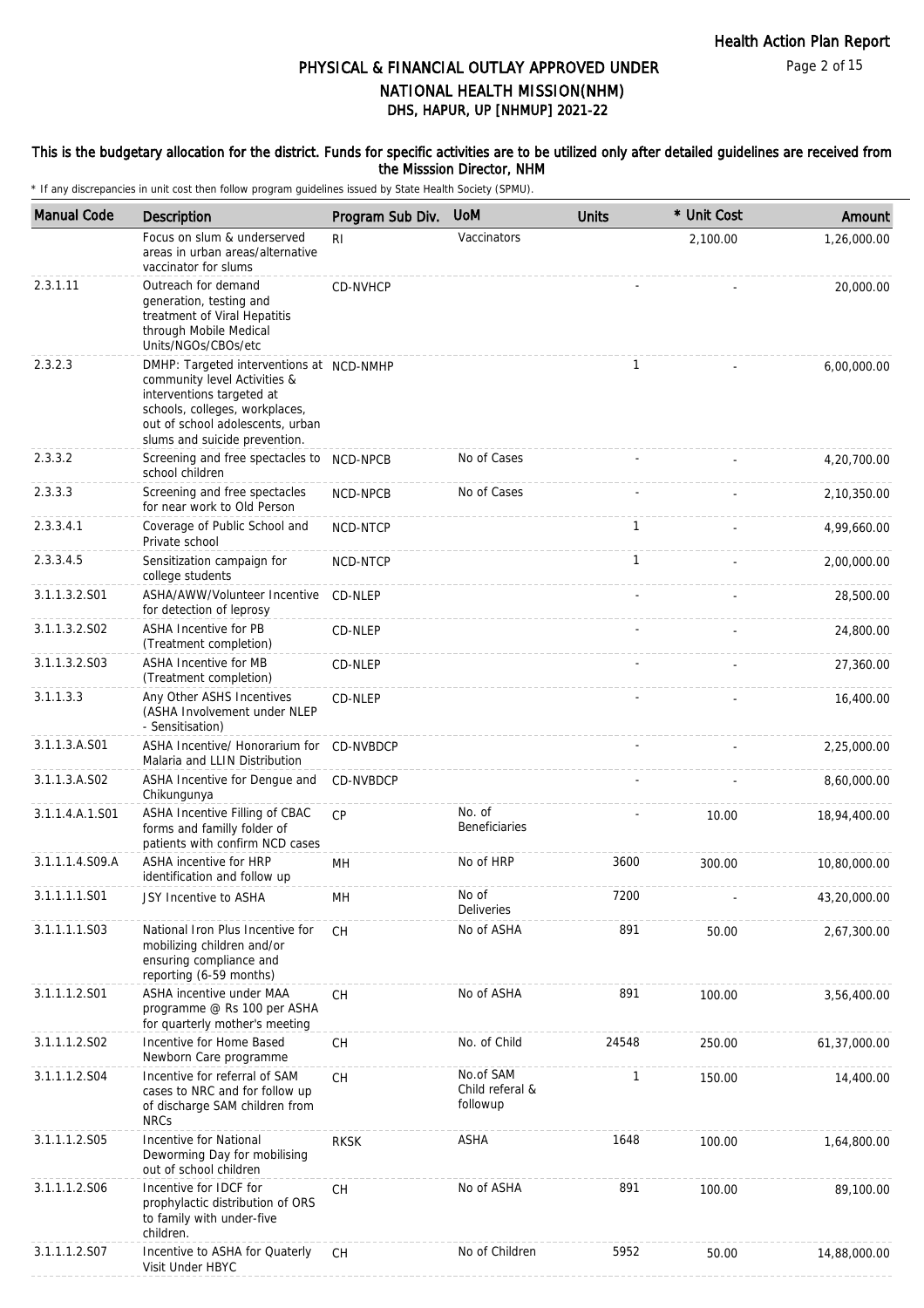#### This is the budgetary allocation for the district. Funds for specific activities are to be utilized only after detailed guidelines are received from the Misssion Director, NHM

| <b>Manual Code</b> | Description                                                                                                    | Program Sub Div. | <b>UoM</b>                             | <b>Units</b> | * Unit Cost | Amount         |
|--------------------|----------------------------------------------------------------------------------------------------------------|------------------|----------------------------------------|--------------|-------------|----------------|
| 3.1.1.1.3.S01      | ASHA Incentive under<br>Immunzation                                                                            | R <sub>l</sub>   | No of Children                         | 31798        | 225.00      | 71,54,640.00   |
| 3.1.1.1.4.S09.B    | Reimbursement of travel<br>expenses for accompanying a<br>women to facility for medical<br>abortion            | <b>FP</b>        | No of Cases                            | 40           | 225.00      | 9,000.00       |
| 3.1.1.1.4.S09.C    | Reimbursement of travel<br>expenses for accompanying a<br>women to facility for surgical<br>abortion (MVA/EVA) | <b>FP</b>        | No of Cases                            | 40           | 150.00      | 6,000.00       |
| 3.1.1.1.4.S02      | ASHA Incentives under Nayi Pehl FP<br>Kit                                                                      |                  | No of Kits                             | 3564         | 100.00      | 3,56,400.00    |
| 3.1.1.1.4.S04      | ASHA PPIUCD incentive for<br>accompanying the client for<br>PPIUCD insertion                                   | <b>FP</b>        | No of Cases                            | 4478         | 150.00      | 6,71,753.00    |
| 3.1.1.1.4.S05      | ASHA PAIUCD incentive for<br>accompanying the client for<br>PAIUCD insertion                                   | <b>FP</b>        | No. of cases                           | 14           | 150.00      | 2,100.00       |
| 3.1.1.1.4.S06.A    | ASHA incentive under ESB<br>scheme for promoting spacing of<br>births between 02 children                      | <b>FP</b>        | No. of cases                           | 1439         | 500.00      | 7,19,500.00    |
| 3.1.1.1.4.S06.B    | ASHA incentive under ESB<br>scheme for promoting spacing of<br>02 years after marriage                         | <b>FP</b>        | No. of cases                           | 1012         |             | 5,06,000.00    |
| 3.1.1.1.4.S07      | ASHA incentive under ESB<br>scheme for promoting Adoption<br>of Limiting Method upto Two<br>Children           | <b>FP</b>        | No of Cases                            | 179          | 1,000.00    | 1,79,000.00    |
| 3.1.1.5            | ASHA incentives for routine<br>activities                                                                      | CP               | No. of Rural &<br>Rurban ASHA          |              | 2,000.00    | 2,06,40,000.00 |
| 3.1.1.6.S01        | Incentive to ASHA Facilitator for<br>CBAC, HRP and SAM Tracking                                                | <b>CP</b>        | No of AF                               |              | 1,700.00    | 8,16,000.00    |
| 3.1.1.6.S02        | Incentive to ASHA for Health<br>Promotion Day                                                                  | CP               | No. of Rural &<br>Rurban ASHA          |              | 200.00      | 20,64,000.00   |
| 3.1.1.6.S03        | Incentive to ASHA under PMMVY CP                                                                               |                  | No. of<br><b>Beneficiaries</b>         |              | 100.00      | 6,02,000.00    |
| 3.1.1.6.S04        | ASHA Beema- Pradhan Mantri<br>Jeevan Jyoti & Suraksh Bima<br>Yojna                                             | CP               |                                        |              |             | 3, 13, 932.00  |
| 3.1.3.1.1.S01      | Asha/ Asha Sangni Uniform                                                                                      | CP               | No. of<br>Rural.Rurban<br>ASHA & AF    |              | 600.00      | 5,40,000.00    |
| 3.1.3.1.1.S02      | Asha/ Asha Sangni Umbrella                                                                                     | <b>CP</b>        | No. of<br>Rural, Rurban<br>ASHA & AF   |              | 200.00      | 1,80,000.00    |
| 3.1.3.1.3          | Awards to ASHA's/Link workers                                                                                  | CP               | No. of<br>Rural, Urban<br>Rurban ASHA, |              | 300.00      | 3,75,500.00    |
| 3.1.3.1.6          | Supervision costs by ASHA<br>facilitators (Shangni) (12<br>months)                                             | CP               | No of AF                               |              | 7,200.00    | 34,56,000.00   |
| 3.1.1.1.3.S02.A    | Mobilization of children through<br>ASHA or other mobilizers                                                   | R <sub>l</sub>   | No of Session                          | 16690        | 150.00      | 25,03,500.00   |
| 3.1.3.5.S01        | Incentive for other link workers<br>for Prepration of Due List of<br>Childrens to be immunized                 | R <sub>l</sub>   | No of Session                          | 768          | 100.00      | 76,800.00      |
| 3.1.2.10.S03       | Incentive to ASHA Cluster<br>Meeting                                                                           | CP               |                                        |              |             | 7,05,800.00    |
| 3.2.3.1.1          | <b>Treatment Supporter</b><br>Honorarium (Rs 1000)                                                             | CD-RNTCP         |                                        |              |             | 17,10,000.00   |
| 3.2.3.1.2          | <b>Treatment Supporter</b><br>Honorarium (Rs 5000)                                                             | CD-RNTCP         |                                        |              |             | 1,75,500.00    |
| 3.2.3.1.3          | Incentive for informant (Rs 500)                                                                               | CD-RNTCP         |                                        |              |             | 3,03,300.00    |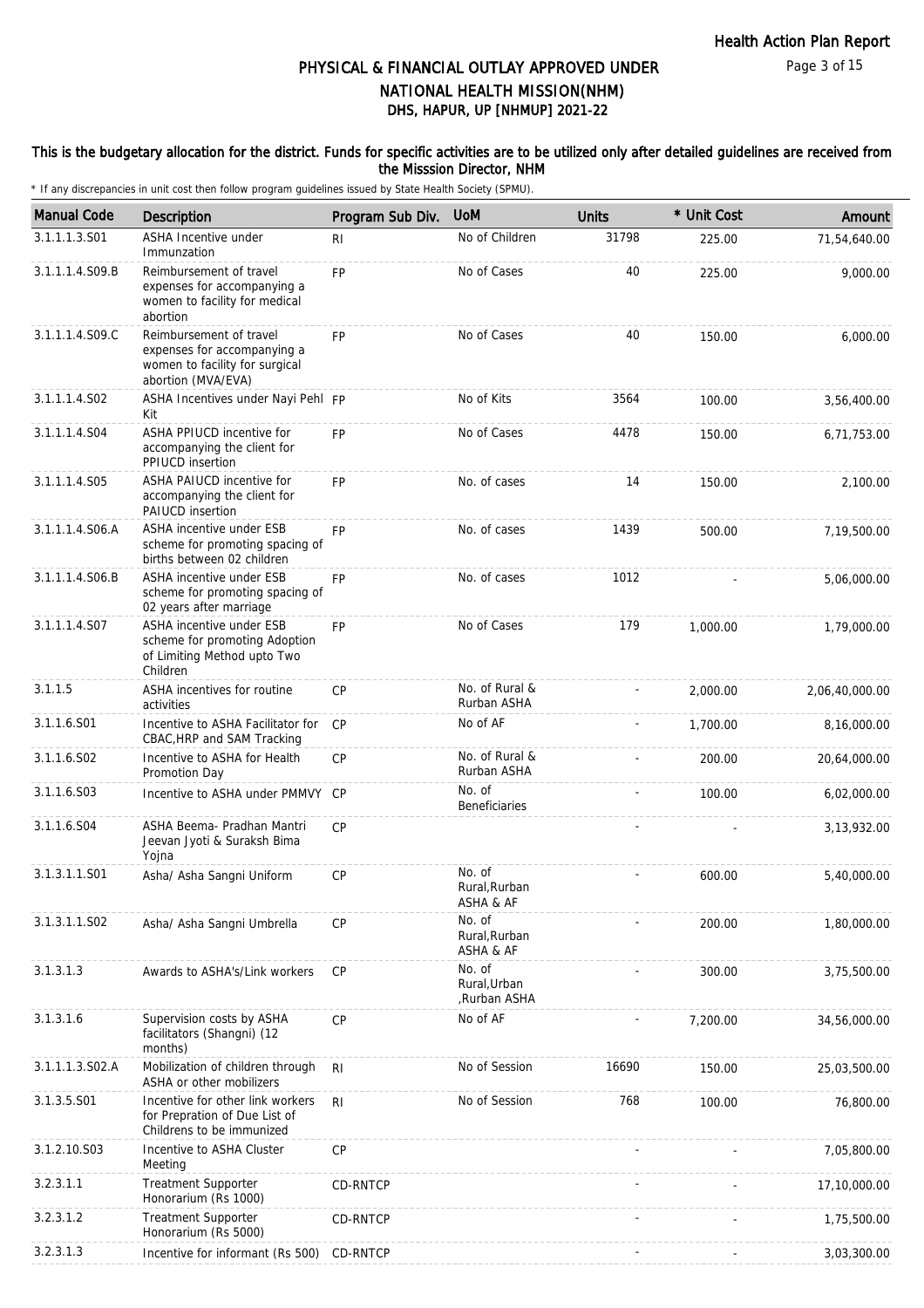#### This is the budgetary allocation for the district. Funds for specific activities are to be utilized only after detailed guidelines are received from the Misssion Director, NHM

| <b>Manual Code</b> | Description                                                                                                                       | Program Sub Div.  | <b>UoM</b>                        | <b>Units</b> | * Unit Cost | Amount         |
|--------------------|-----------------------------------------------------------------------------------------------------------------------------------|-------------------|-----------------------------------|--------------|-------------|----------------|
| 3.2.3.1.4.S01      | State/District TB Forums                                                                                                          | CD-RNTCP          |                                   |              |             | 5,000.00       |
| 3.2.3.1.4.S02      | Community Engagement<br>activities /Incentive for<br>community<br>volunteers/supervisors /LT etc<br>undertaking ACF               | CD-RNTCP          |                                   |              |             | 10,20,000.00   |
| 3.3.3.2            | Training of PRI's<br>representatives/ Police<br>personnel/ Teachers/ Transport<br>personnel/ NGO personnel/<br>other stakeholders | NCD-NTCP          |                                   | $\mathbf{1}$ |             | 30,000.00      |
| 3.3.3.3            | Training of PRI under National<br>Program for Climate Change and<br>Human Health (NPCCHH)                                         | NCD-NPCCHH        |                                   | 1            |             | 70,000.00      |
| 3.3.4.S01          | <b>AAA Platform</b>                                                                                                               | <b>CP</b>         | No. of Rural &<br>Rurban ASHA     |              | 75.00       | 13,32,900.00   |
| 4.1.3              | <b>Community Health Centers</b>                                                                                                   | CP                | No of CHC                         | 6            | 2,50,000.00 | 15,00,000.00   |
| 4.1.4              | Primary Health Centers                                                                                                            | <b>CP</b>         | No of PHC                         | 24           | 87.500.00   | 21,00,000.00   |
| 4.1.5              | Sub Centers                                                                                                                       | <b>CP</b>         | No. of Sub<br>Centre              |              | 10,000.00   | 17,70,000.00   |
| 4.1.6              | Village Health Sanitation &<br><b>Nutrition Committee</b>                                                                         | CP                | No. of VHSNC                      |              | 10,000.00   | 29,50,000.00   |
| 4.1.7.S01          | H&WC Additional Untied Grant-<br><b>SC</b>                                                                                        | CP                | No. of HWC-<br><b>SC</b>          |              | 30,000.00   | 31,60,000.00   |
| 4.1.7.S02          | H&WC Additional Untied Grant-<br>PHC                                                                                              | CP                | No. of HWC-<br>PHC                |              | 50,000.00   | 10,50,000.00   |
| 5.1.1.2.8          | Infrastructure strengthening of<br>SC to H&WC                                                                                     | <b>CP</b>         | No. of HWC-<br><b>SC</b>          |              | 7,00,000.00 | 1,01,00,000.00 |
| 5.1.1.2.9          | Infrastructure strengthening of<br>PHC to H&WC                                                                                    | <b>CP</b>         | No. of HWC-<br>PHC                |              | 2,74,000.00 | 10,96,000.00   |
| 5.1.2              | Sub Centre Rent and<br>Contingencies                                                                                              | CP                |                                   |              |             | 13,68,000.00   |
| 5.3.3              | Blood bank/ Blood storage/ Day<br>care centre for<br>hemoglobinopathies                                                           | <b>BLOOD CELL</b> | Lumpsump                          |              |             | 50,000.00      |
| 5.3.9              | Safety Pits                                                                                                                       | R <sub>l</sub>    | No of piece                       | 3            | 6,000.00    | 18,000.00      |
| 5.3.14             | Civil Works under RNTCP                                                                                                           | CD-RNTCP          |                                   |              |             | 80,000.00      |
| 6.1.1.1.2.S02      | FRU Strengthening                                                                                                                 | MН                | List of<br>Different<br>Equipment |              |             | 5,20,599.00    |
| 6.1.1.1.5          | Any other Equipment<br>(Instrument and Equipment for<br>HWC)                                                                      | MH                | List of<br>Different<br>Equipment | 4            |             | 8,00,000.00    |
| 6.1.1.3.3          | Minilap kits                                                                                                                      | FP                | No of Kits                        | 20           | 3,000.00    | 60,000.00      |
| 6.1.1.3.5          | PPIUCD forceps                                                                                                                    | FP                | No of Kelly<br>forcep             | 25           | 600.00      | 15,000.00      |
| 6.1.5.1.1          | Grant-in-aid for Vision Centre<br>(PHC) (Govt.)                                                                                   | NCD-NPCB          |                                   |              |             | 1,00,000.00    |
| 6.1.1.21.1         | Recurring GIA: Machinery &<br>Equipment for DH                                                                                    | NCD-NPHCE         |                                   | 1            |             | 1,50,000.00    |
| 6.1.2.6.F1.S03     | IT Recurring Expenses for PHC                                                                                                     | CP                |                                   |              |             | 85,000.00      |
| 6.1.2.6.F1.S04     | Laptop for HWC-PHC                                                                                                                | <b>CP</b>         |                                   |              |             | 2,60,000.00    |
| 6.1.4.3.1          | <b>MCR</b>                                                                                                                        | CD-NLEP           |                                   |              |             | 52,000.00      |
| 6.1.4.3.2          | Aids/Appliance                                                                                                                    | CD-NLEP           |                                   |              |             | 17,000.00      |
| 6.1.4.3.3          | Equipment                                                                                                                         | CD-NLEP           |                                   |              |             | 5,000.00       |
| 6.1.6.1            | Repairs of Laparoscopes                                                                                                           |                   | No of<br>Laproscopes              | 1            | 25,000.00   | 25,000.00      |
| 6.2.1.1.A7.S05.b   | Drugs & Consumables Normal<br>Delivery L2 Facility                                                                                | MН                | No of<br>Deliveries               | 5300         |             | 2,12,000.00    |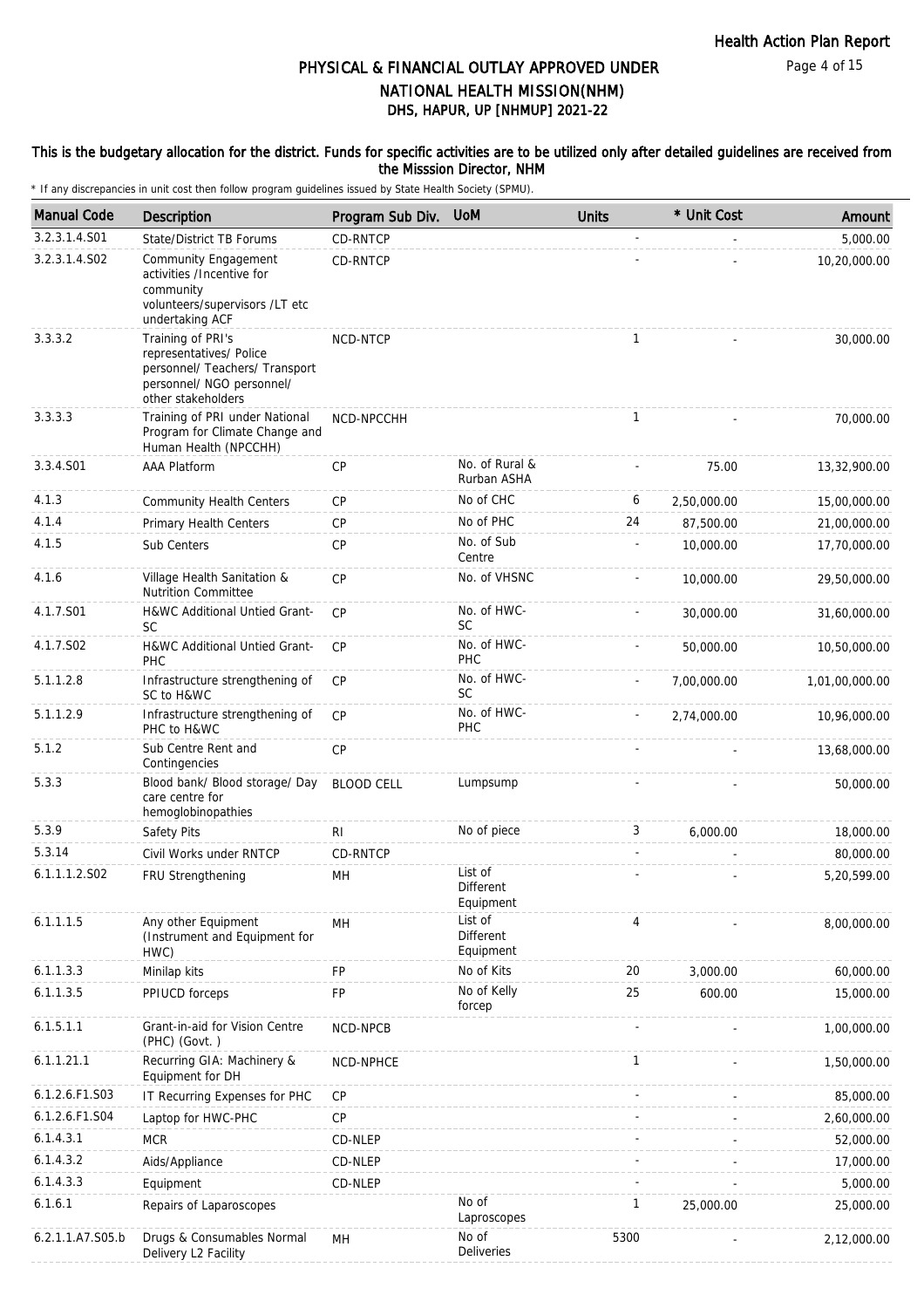#### This is the budgetary allocation for the district. Funds for specific activities are to be utilized only after detailed guidelines are received from the Misssion Director, NHM

| <b>Manual Code</b> | <b>Description</b>                                                                                         | Program Sub Div. | <b>UoM</b>                     | <b>Units</b>             | * Unit Cost | Amount            |
|--------------------|------------------------------------------------------------------------------------------------------------|------------------|--------------------------------|--------------------------|-------------|-------------------|
| 6.2.1.1.A7.S05.c   | Drugs & Consumables Normal                                                                                 | MH               | No of                          | 2700                     |             | 2,16,000.00       |
| 6.2.1.1.A7.S05.d   | Delivery L3 Facility<br>Drugs & Consumables Caesarean MH                                                   |                  | <b>Deliveries</b><br>No of     | 200                      |             | 72,000.00         |
|                    | Delivery L3 Facility                                                                                       |                  | <b>Deliveries</b>              |                          |             |                   |
| 6.2.1.2.2.12       | AEFI kit under RI Program                                                                                  | RI               | No. of Kits                    | 34                       | 200.00      | 6,800.00          |
| 6.2.1.3.1          | Nayi Pehl Kit                                                                                              | <b>FP</b>        | No of Kits                     | 3564                     | 220.00      | 7,84,080.00       |
| 6.2.1.5.1          | Medicine for Mobile health team                                                                            | <b>RBSK</b>      | No of Team                     | 8                        | 5,000.00    | 40,000.00         |
| 6.2.1.6.1          | Red/Black plastic bags et                                                                                  | RI               | No of Session                  | 20064                    | 9.00        | 1,80,576.00       |
| 6.2.1.6.2          | Bleach/Hypochlorite solution/<br>Twin bucket                                                               | R <sub>1</sub>   | No of Facilities               |                          |             | 13,500.00         |
| 6.2.2.1.4          | Replenishment of ASHA HBNC<br>kits                                                                         | <b>CP</b>        | No of ASHA                     |                          | 150.00      | 1,21,800.00       |
| 6.2.2.4.1          | Drugs & Supplies for Ayush                                                                                 | <b>AYUSH</b>     | No of Doctors                  | 9                        | 50,000.00   | 4,50,000.00       |
| 6.2.2.6.1          | Lab strengthening of SHC - HWC CP                                                                          |                  |                                |                          |             | 20,32,500.00      |
| 6.2.2.6.2          | Lab strengthening of PHC - HWC CP                                                                          |                  |                                |                          |             | 10,30,000.00      |
| 6.2.3.1.1          | Chloroquine phosphate tablets                                                                              | CD-NVBDCP        |                                |                          |             | 20,000.00         |
| 6.2.3.1.2          | Primaquine tablets 2.5 mg                                                                                  | CD-NVBDCP        |                                |                          |             | 10,000.00         |
| 6.2.3.1.3          | Primaquine tablets 7.5 mg                                                                                  | CD-NVBDCP        |                                |                          |             | 20,000.00         |
| 6.2.3.1.12         | RDT Malaria - bi-valent (For Non<br>Project states)                                                        | CD-NVBDCP        |                                |                          |             | 2,13,500.00       |
| 6.2.3.2.1          | Supportive drugs, lab. Reagents                                                                            | CD-NLEP          |                                |                          |             | 13,000.00         |
| 6.2.3.3.1          | Laboratory Materials                                                                                       | CD-RNTCP         |                                |                          |             | 10,49,600.00      |
| 6.2.3.3.2          | Procurement of Drugs                                                                                       | CD-RNTCP         |                                |                          |             | 4,90,000.00       |
| 6.2.4.1.1          | Assistance for<br>consumables/drugs/medicines to<br>the Govt./District Hospital for<br>Cat sx etc          | NCD-NPCB         | No of Cases                    |                          |             | 7,40,280.00       |
| 6.2.4.5.1          | Drugs & Consumables for NCD<br>Management (incl. Diabetes,<br>Hypertension, Strokes etc)for<br>whole dist. | NCD-NPCDCS       |                                | $\mathbf{1}$             |             | 2,00,000.00       |
| 6.2.4.5.3          | Drugs & Diagnostic for NCD<br>Management incl. Diabetes,<br>Hypertension, Strokes etc                      | NCD-NPCDCS       |                                |                          |             | 1,50,000.00       |
| $6.1.3.2.a.$ S01   | Free Diagnostics for Pregnant<br>women under JSSK - USG on<br>PPP for PMSMA                                | MН               | No of ANC                      | 1200                     |             | 3,60,000.00       |
| $6.1.3.2.a.$ SO2   | Free Diagnostics for Pregnant<br>women under JSSK- AVD for for<br>HIV & Syphilis at VHNDs                  | MH               | No of ANC                      | 222                      |             |                   |
| 6.1.3.2.a.S03      | Free Diagnostics for Pregnant<br>women under JSSK-MH                                                       | MH               | No of ANC                      | 32000                    |             | 3,20,000.00       |
| 6.1.3.2.b          | Free Diagnostics for Sick infants<br>under JSSK                                                            | <b>CH</b>        | No of Units                    | $\mathbf{1}$             |             | 1,20,000.00       |
| 6.3.1.S03          | Any other (please specify)                                                                                 |                  |                                |                          |             | 8,00,000.00       |
| 7.5.1              | Tribal Patient Support &<br><b>Transportation Charges</b>                                                  | CD-RNTCP         |                                |                          |             | 42,900.00         |
| 7.5.2              | Sample collecton &<br>transportation charges                                                               | CD-RNTCP         |                                |                          |             | 2,29,450.00       |
| 8.1.1.1            | ANMs - MH                                                                                                  | MH               | No of MH ANM                   | 101                      |             | 2, 15, 21, 324.00 |
| 8.1.1.1.S01        | ANM For New Sub-Center - CP                                                                                | CP               |                                | $\overline{\phantom{a}}$ |             | 3,29,959.00       |
| 8.1.1.2.S05        | <b>Staff Nurses-MH</b>                                                                                     | MН               | No of MH<br><b>Staff Nurse</b> | 29                       |             | 88,02,436.00      |
| 8.1.1.2.S11        | Staff Nurse HWC - CP                                                                                       | CP               |                                | ÷,                       |             | 44,71,938.00      |
| 8.1.1.2.S12        | Staff Nurses HWC - MH                                                                                      | MН               |                                | 12                       |             | 14,40,936.00      |
| 8.1.1.5.S04        | Laboratory Technicians - RNTCP                                                                             | CD-RNTCP         |                                |                          |             | 31,50,544.00      |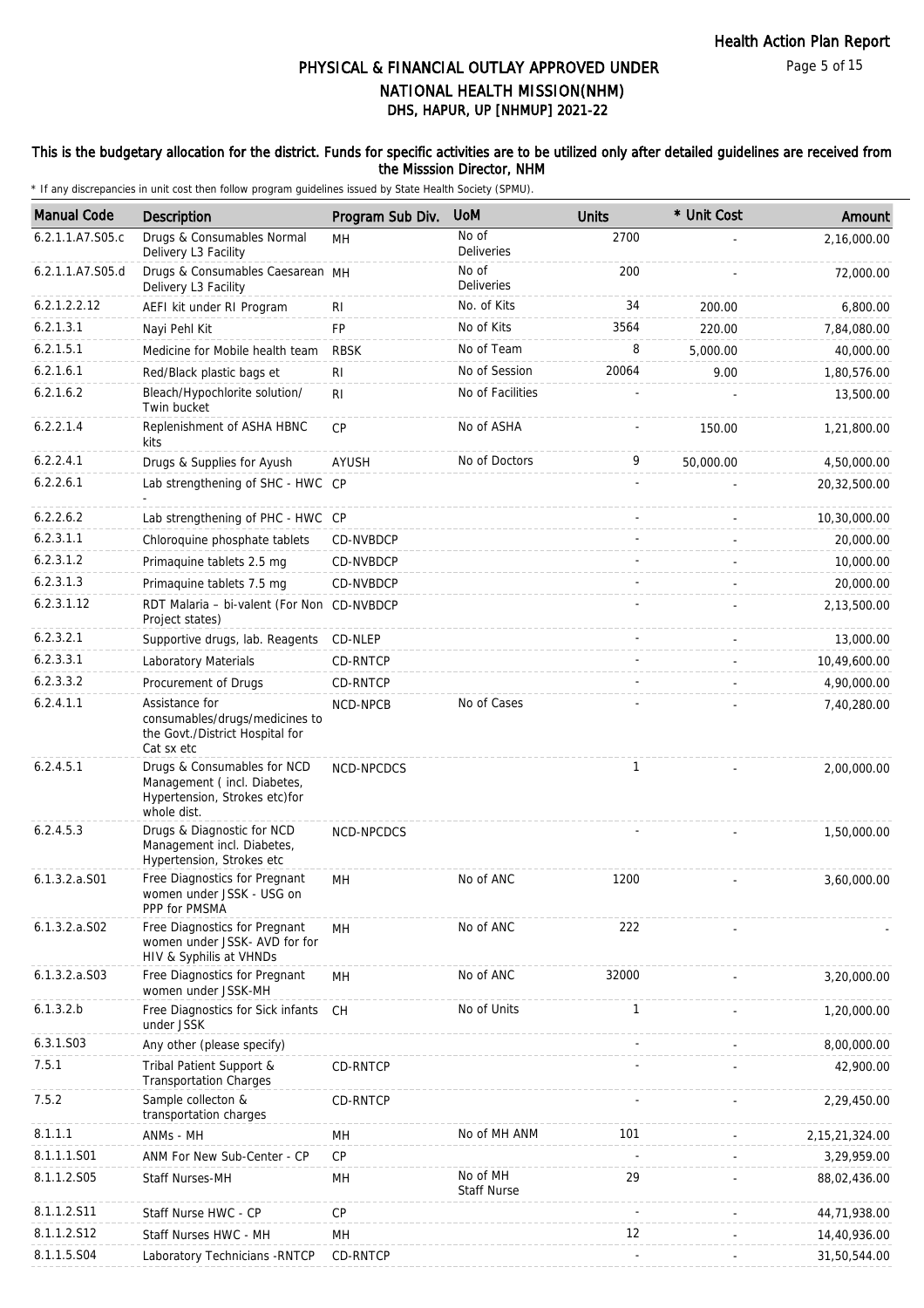#### This is the budgetary allocation for the district. Funds for specific activities are to be utilized only after detailed guidelines are received from the Misssion Director, NHM

| <b>Manual Code</b> | Description                                                                              | Program Sub Div.  | <b>UoM</b>                                             | <b>Units</b> | * Unit Cost | Amount       |
|--------------------|------------------------------------------------------------------------------------------|-------------------|--------------------------------------------------------|--------------|-------------|--------------|
| 8.1.1.6.S05        | OT Technician                                                                            | <b>MIS</b>        | No of MH OT<br>technician                              |              |             | 5,29,200.00  |
| 8.1.1.12.S02       | Para Medical Worker CD-NLEP                                                              | CD-NLEP           |                                                        |              |             | 3,41,019.00  |
| 8.1.2.1.S04        | Obstetricians and Gynaecologists MH<br>-MH                                               |                   | No of MH<br>Obstetricians<br>and<br>Gynaecologist<br>S |              |             | 36,60,000.00 |
| 8.1.2.3.S05        | Anaesthetists -MH                                                                        | MН                | No of MH<br>Anesthetic                                 |              |             | 25,80,000.00 |
| 8.1.3.10.S01       | FRU Operationalization for<br>Gynae & anesthetist specialist on<br>call from govt sector | MH                | No of C<br>Section                                     | 6            |             | 18,000.00    |
| 8.1.3.10.S02       | FRU Operationalization<br>Gynecologists specialist on call<br>from pvt sector            | MH                | No of C<br>Section                                     | 3            |             | 13,500.00    |
| 8.1.3.10.S03       | FRU Operationalization<br>anesthetist specialist on call for<br>from pvt sector          | MН                | No of C<br>Section                                     | 3            |             | 9,000.00     |
| 8.1.5.S03          | Medical Officers - MH                                                                    | MН                | No of MH LMO                                           |              |             | 25,56,000.00 |
| 8.1.5.S06          | Medical Officers -CD-RNTCP                                                               | CD-RNTCP          |                                                        |              |             | 13,20,000.00 |
| 8.1.6.1            | <b>AYUSH MOS</b>                                                                         | <b>AYUSH</b>      |                                                        | 9            |             | 46,23,205.00 |
| 8.1.6.2            | Pharmacist - AYUSH                                                                       | AYUSH             |                                                        | 3            |             | 5,56,769.00  |
| 8.1.7.1.1          | MOs-AYUSH                                                                                | <b>RBSK</b>       |                                                        | 11           |             | 50,85,120.00 |
| 8.1.7.1.2.S02      | MOs-Dental MO/ BDS                                                                       | <b>RBSK</b>       |                                                        | 5            |             | 35,67,900.00 |
| 8.1.7.1.3          | <b>Staff Nurse</b>                                                                       | <b>RBSK</b>       |                                                        | 5            |             | 16,81,920.00 |
| 8.1.7.1.4          | ANM                                                                                      | <b>RBSK</b>       |                                                        | 3            |             | 5,40,876.00  |
| 8.1.7.1.5.S01      | Para Medical Worker                                                                      | <b>RBSK</b>       |                                                        | 5            |             | 12,11,040.00 |
| 8.1.7.1.5.S02      | Pharmacists                                                                              | <b>RBSK</b>       |                                                        | 3            |             | 6,64,174.00  |
| 8.1.8.2            | <b>Staff Nurse</b>                                                                       | <b>CH</b>         | No. of SNs                                             | 4            |             | 7,38,000.00  |
| 8.1.8.3            | Cook cum caretaker                                                                       | <b>CH</b>         | No. of Cook<br>cum Caretaker                           | 2            |             | 3,40,632.00  |
| 8.1.8.5            | Feeding demonstrator for NRC                                                             | СH                | No. of FDs                                             | 1            |             | 99.000.00    |
| 8.1.9.1.S01        | Paediatrician SNCU-CH                                                                    | <b>CH</b>         | No. of<br>Peadiatrician                                | 3            |             | 36,00,000.00 |
| 8.1.9.3.S01        | Staff Nurse - SNCU/KMC                                                                   | <b>CH</b>         | No. of SNs                                             | 12           |             | 31,64,229.00 |
| 8.1.9.3.SO2        | Staff Nurse -NBSU                                                                        | СH                | No. of SNs                                             | 3            |             | 9,13,399.00  |
| 8.1.9.6.SO2        | Others- SNCU Staff (Ward<br>Aaya/ Cleaner/ Security Guard)                               | <b>CH</b>         |                                                        | 9            |             | 16,09,484.00 |
| 8.1.9.6.S03        | Others- SNCU Staff DEO                                                                   | <b>CH</b>         | no. of Posts                                           | 1            |             | 2,49,046.00  |
| 8.1.12.1           | Mid-level Service Provider                                                               | <b>CP</b>         |                                                        |              |             | 45,21,660.00 |
| 8.1.12.2           | Performance incentive for Mid-<br>level service providers                                | <b>CP</b>         | No. of HWC-<br>CHO                                     |              | 15,000.00   | 34,65,000.00 |
| 8.1.13.10          | TBHV-CD-RNTCP                                                                            | CD-RNTCP          |                                                        |              |             | 21,00,000.00 |
| 8.1.13.22.S07      | Rogi Sahayata Kendra Manager                                                             | QA                |                                                        | $\mathbf{1}$ |             | 2,32,800.00  |
| 8.1.13.22.S13      | Rogi Sahayata Kendra Operator                                                            | QA                |                                                        | 1            |             | 1,67,344.00  |
| 8.1.14.5.S02       | Others- Lab Technicians                                                                  | <b>BLOOD CELL</b> |                                                        |              |             | 2,18,000.00  |
| 8.1.14.5.S05       | Others-Lab Attendant - BSU                                                               | <b>BLOOD CELL</b> |                                                        |              |             | 2,00,000.00  |
| 8.1.16.2.S01       | Cold Chain Handlers                                                                      | RI                |                                                        |              |             | 2,10,899.00  |
| 8.1.16.7.S03       | Sweeper-NCD-Blood Storage<br>Unit                                                        | <b>BLOOD CELL</b> |                                                        |              |             | 1,44,000.00  |
| 8.1.16.7.S05       | Cleaner -NRC                                                                             | СH                | no. of Posts                                           | 1            |             | 1,78,831.00  |
| 8.4.1              | Additional Allowances/<br>Incentives to Medical Officers                                 | MH                |                                                        | 5            |             | 1,20,000.00  |
| 8.4.7              | Incentive to provider for PPIUCD FP                                                      |                   | No of Cases                                            | 9078         | 150.00      | 13,61,700.00 |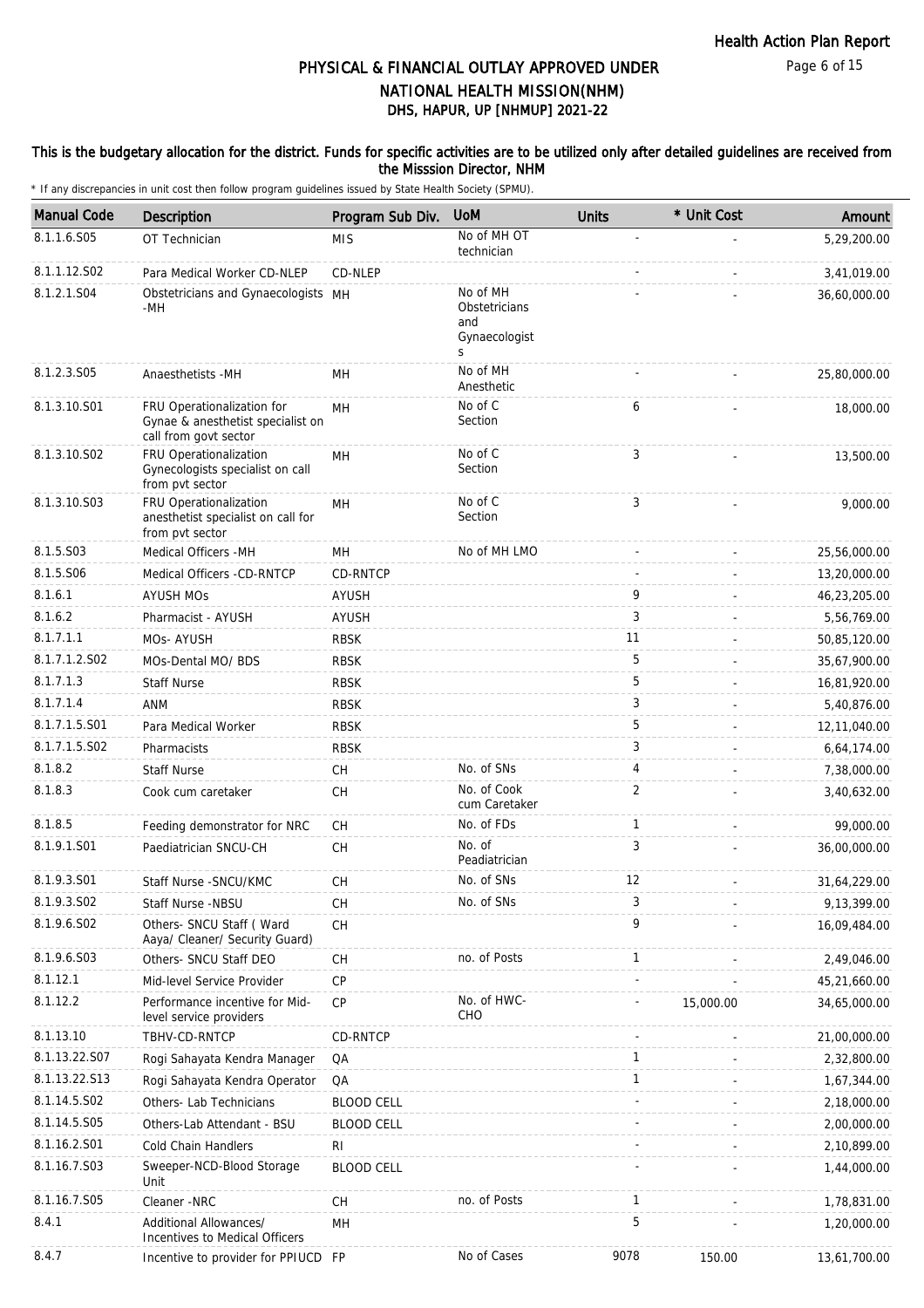#### This is the budgetary allocation for the district. Funds for specific activities are to be utilized only after detailed guidelines are received from the Misssion Director, NHM

| <b>Manual Code</b> | Description                                                                                  | Program Sub Div. | <b>UoM</b>                      | <b>Units</b> | * Unit Cost  | Amount       |
|--------------------|----------------------------------------------------------------------------------------------|------------------|---------------------------------|--------------|--------------|--------------|
|                    | services @Rs 150 per PPIUCD<br>insertion                                                     |                  |                                 |              |              |              |
| 8.4.8              | Incentive to provider for PAIUCD FP<br>Services @Rs 150 per PAIUCD<br>insertion              |                  | No of Cases                     | 14           | 150.00       | 2,100.00     |
| 8.4.9              | Team based incentives for<br>Health & Wellness Centers<br>(H&WC Sub Center)                  | <b>CP</b>        | No of HWC                       |              | 11,000.00    | 25,41,000.00 |
| 8.4.10             | Team based incentives for<br>Health & Wellness Centers<br>(H&WC PHC)                         | <b>CP</b>        | No of HWC                       |              | 11,000.00    | 11,85,000.00 |
| 8.4.11             | Incentives under NVHCP for MO, CD-NVHCP<br>Pharmacist and LT                                 |                  |                                 |              |              | 41,400.00    |
| 8.4.12.S01         | HRP identification and follow up<br>for ANM                                                  | MН               | No of HRP                       | 3600         | 200.00       | 7,20,000.00  |
| 8.4.12.S04         | RI Cold chain handlers incentive                                                             | RI               | Lumpsump                        | 8            | 2,400.00     | 2,30,400.00  |
| 9.2.1.1.7          | Training of Staff Nurses/ANMs /<br>LHVs in SBA                                               | Nursing          |                                 | 1            | 10,86,520.00 | 10,86,520.00 |
| 9.2.1.1.22         | Onsite Mentoring for DAKSHATA                                                                | Nursing          |                                 | $\mathbf{1}$ | 1,20,000.00  | 1,20,000.00  |
| 9.2.1.2.4          | Orienation activities on vitamin A CH<br>supplemenation and Anemia<br>Mukta Bharat Programme |                  | No of Batch                     | 10           |              | 35,380.00    |
| 9.2.1.2.20         | Orientation on National<br>Deworming Day                                                     | <b>RKSK</b>      | per participant                 | 244          | 100.00       | 4,87,520.00  |
| 9.2.1.3.2.S01      | <b>Qtr.Review/orientation meeting</b><br>at Block Level for ANM                              | <b>FP</b>        | No of<br>Orientation<br>meeting | 16           | 1,000.00     | 16,000.00    |
| 9.2.1.3.23         | Training of Medical officers<br>(Injectible Contraceptive<br>Trainings)                      | <b>FP</b>        | No of Batch                     | $\mathbf{1}$ | 41,800.00    | 41,800.00    |
| 9.2.1.3.24         | Training of AYUSH doctors<br>(Injectible Contraceptive<br>Trainings)                         | <b>FP</b>        | No of Batch                     | $\mathbf{1}$ | 22,800.00    | 22,800.00    |
| 9.2.1.3.25         | Training of Nurses (Staff<br>Nurse/LHV/ANM) (Injectible<br>Contraceptive Trainings)          | <b>FP</b>        | No of Batch                     | $\mathbf{1}$ | 35,800.00    | 35,800.00    |
| 9.2.1.3.27.S01     | FP-LMIS training-Urban Staffs<br>and others                                                  | <b>FP</b>        |                                 | $\mathbf{1}$ | 46,900.00    | 46,900.00    |
| 9.2.1.3.27.S02     | FP-LMIS training- ASHA Sangni<br>Refresher                                                   | <b>FP</b>        |                                 | 1            | 4,900.00     | 4,900.00     |
| 9.2.1.4.13.C       | Any other (please specify) Kishor RKSK<br>Swasyhya Manch                                     |                  | No of Events                    | 10           | 5,000.00     | 50,000.00    |
| 9.2.1.7.1.S01      | Training under Immunisation-<br><b>CCH</b>                                                   | R <sub>l</sub>   | Lumpsump                        |              |              | 32,600.00    |
| 9.2.1.7.1.S02      | Training under Immunisation-<br>Data Handler                                                 | R <sub>1</sub>   | Lumpsump                        |              |              | 3,500.00     |
| 9.2.1.7.1.S03      | Training under Immunisation-<br><b>Health Worker</b>                                         | <b>RI</b>        | Lumpsump                        |              |              | 3,69,600.00  |
| 9.2.2.6.3          | Kayakalp Trainings                                                                           | QA               | <b>Districts</b>                | 1            | 33,000.00    | 33,000.00    |
| 9.2.2.7.2          | Training cum review meeting for<br>HMIS & MCTS at District level                             | MIS              | No of<br>Participants           |              |              | 25,740.00    |
| 9.2.2.7.3          | Training cum review meeting for MIS<br>HMIS & MCTS at Block level                            |                  | No of<br>Participants           |              |              | 1,26,000.00  |
| 9.2.2.8.2          | Multi-skilling of ASHA, MPW ay<br>HWCs (SHC & PHC)                                           | CP               | Lumpsump                        |              |              | 10,40,000.00 |
| 9.2.2.8.5.S01      | Training of MPW and Asha                                                                     | CP               |                                 |              |              | 2,10,000.00  |
| 9.2.2.8.5.S02      | Training of MO and SN                                                                        | CP               |                                 |              |              | 3,67,500.00  |
| 9.2.2.8.5.S03      | Cost of Yoga Sessions                                                                        | CP               |                                 |              |              | 2,91,000.00  |
| 9.2.3.1.1          | Medical Officers (1 day)                                                                     | CD-IDSP          |                                 |              |              | 31,280.00    |
| 9.2.3.1.5          | Data Managers (2days)                                                                        | CD-IDSP          |                                 |              |              | 18,400.00    |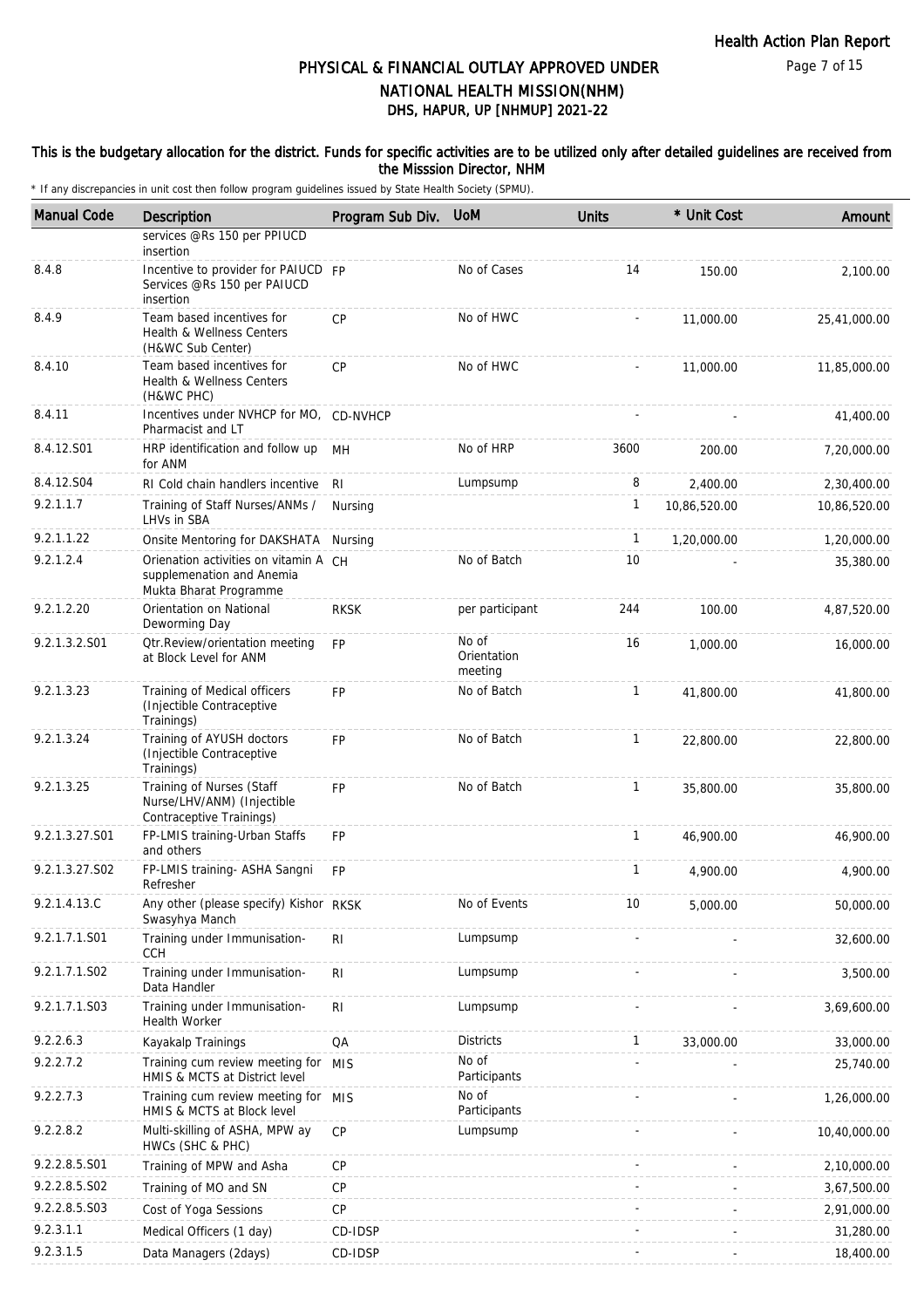#### This is the budgetary allocation for the district. Funds for specific activities are to be utilized only after detailed guidelines are received from the Misssion Director, NHM

| <b>Manual Code</b> | Description                                                                                                    | Program Sub Div. | <b>UoM</b>         | <b>Units</b>             | * Unit Cost | Amount       |
|--------------------|----------------------------------------------------------------------------------------------------------------|------------------|--------------------|--------------------------|-------------|--------------|
| 9.2.3.1.7          | ASHA & MPWs, AWW &<br>Community volunteers (1 day)                                                             | CD-IDSP          |                    |                          |             | 14,400.00    |
| 9.2.3.2.1          | Training / Capacity Building<br>(Malaria)                                                                      | CD-NVBDCP        |                    |                          |             | 33,600.00    |
| 9.2.3.4.1          | Trainings under RNTCP                                                                                          | CD-RNTCP         |                    |                          |             | 1,60,000.00  |
| 9.2.3.4.2          | CME (Medical Colleges)                                                                                         | CD-RNTCP         |                    |                          |             | 1,50,000.00  |
| 9.2.3.5.5          | 1 day training of DEO of the<br>Treatment sites (MTC/TCs)                                                      | CD-NVHCP         |                    |                          |             | 3,000.00     |
| 9.2.4.2.1          | Training of PHC Medical Officers,<br>Nurses, Paramedical Workers &<br>Other Health Staff working<br>under NMHP | NCD-NMHP         | No of Distrcts     | $\mathbf{1}$             |             | 50,000.00    |
| 9.2.4.3.1          | Training of doctors and staff at<br>DH Level under NPHCE                                                       | NCD-NPHCE        |                    | $\mathbf{1}$             |             | 40,000.00    |
| 9.2.4.4.1          | Trainings for District Tobacco<br>Control Centre                                                               | NCD-NTCP         |                    | $\mathbf{1}$             |             | 1,00,000.00  |
| 9.2.4.5.2          | District NCD Cell                                                                                              | NCD-NPCDCS       |                    | $\mathbf{1}$             |             | 2,00,000.00  |
| 9.2.4.9            | Trainings of Medical Officers,<br>Health Workers and Programme<br>officers under NPCCHH                        | NCD-NPCCHH       |                    | $\mathbf{1}$             |             | 70,000.00    |
| 9.5.29.13.S04.02   | Scaling up Nurse Mentoring<br>Program Honorarium                                                               | Nursing          |                    | 1                        |             | 2,40,000.00  |
| 9.5.29.13.S04.03   | Scaling up Nurse Mentoring<br>Program Yearly TA DA                                                             | Nursing          |                    | $\mathbf{1}$             |             | 12,000.00    |
| 9.5.29.13.S04.04   | Scaling up Nurse Mentoring<br>Program Register                                                                 | Nursing          |                    | $\mathbf{1}$             |             | 1,000.00     |
| 9.2.3.6.1          | Trainings of Medical Officers and CD-NRCP<br>Health Workers under NRCP                                         |                  |                    |                          |             | 24,150.00    |
| 10.1.1.S01         | Community Base Maternal death MH<br>Review                                                                     |                  | No of CBMDR        | 80                       |             | 48,000.00    |
| 10.1.1.S02         | Incentive for 1st Responder<br>Maternal Death                                                                  | MН               | No of<br>Responder | 24                       |             | 24,000.00    |
| 10.1.2             | Child Death Review                                                                                             | СH               | No of Distrcts     | 1                        |             | 4,16,850.00  |
| 11.1.2.4.S01       | Celebration of New Born Care<br>Week                                                                           | <b>IEC</b>       | No of Distrcts     | $\overline{\phantom{a}}$ | 25,000.00   | 25,000.00    |
| 11.1.2.4.S02       | Celebration of Breastfeeding<br>Week                                                                           | <b>IEC</b>       |                    |                          | 40,000.00   | 40,000.00    |
| 11.2.1.1           | Media Mix of Mid Media/ Mass<br>Media                                                                          | <b>IEC</b>       |                    | 5                        |             | 60,000.00    |
| 11.1.3.1           | Media Mix of Mid Media/ Mass<br>Media                                                                          | <b>IEC</b>       |                    |                          |             | 12,000.00    |
| 11.1.3.3           | IEC & promotional activities for<br>World Population Day<br>celebration                                        | <b>FP</b>        | No of Events       | 5                        |             | 1,16,000.00  |
| 11.1.3.4           | IEC & promotional activities for<br>Vasectomy Fortnight celebration                                            | <b>FP</b>        | No of Events       | 5                        |             | 56,000.00    |
| 11.1.3.6           | Any Other IEC/BCC activities FP                                                                                | <b>IEC</b>       |                    |                          |             | 8,220.00     |
| 11.1.5.2           | Any other IEC/BCC activities<br>(Wall Painting, Banner & Poster)                                               | RI               | Lumpsump           |                          |             | 1,04,220.00  |
| 11.1.6.1.S01       | Creating awareness on declining<br>sex ratio issue (PNDT)- Block<br>Level                                      | <b>FP</b>        | No of Events       | 4                        | 10,000.00   | 40,000.00    |
| 11.1.6.1.S02       | Creating awareness on declining<br>sex ratio issue (PNDT)- District<br>Level                                   | <b>FP</b>        | No of Events       | 1                        | 25,000.00   | 25,000.00    |
| 11.1.7.1           | Health Education & Publicity for<br><b>NIDDCP</b>                                                              | NCD-NIDDCP       | <b>Districts</b>   |                          |             | 13,000.00    |
| 11.2.4             | IEC activities for Health &<br>Wellness centre (H&WC)                                                          | CP               |                    |                          |             | 36,50,000.00 |
| 11.3.4             | IEC/BCC under NRCP: Rabies<br>Awareness and DO'S and Don'ts                                                    | CD-NRCP          |                    |                          |             | 2,19,260.00  |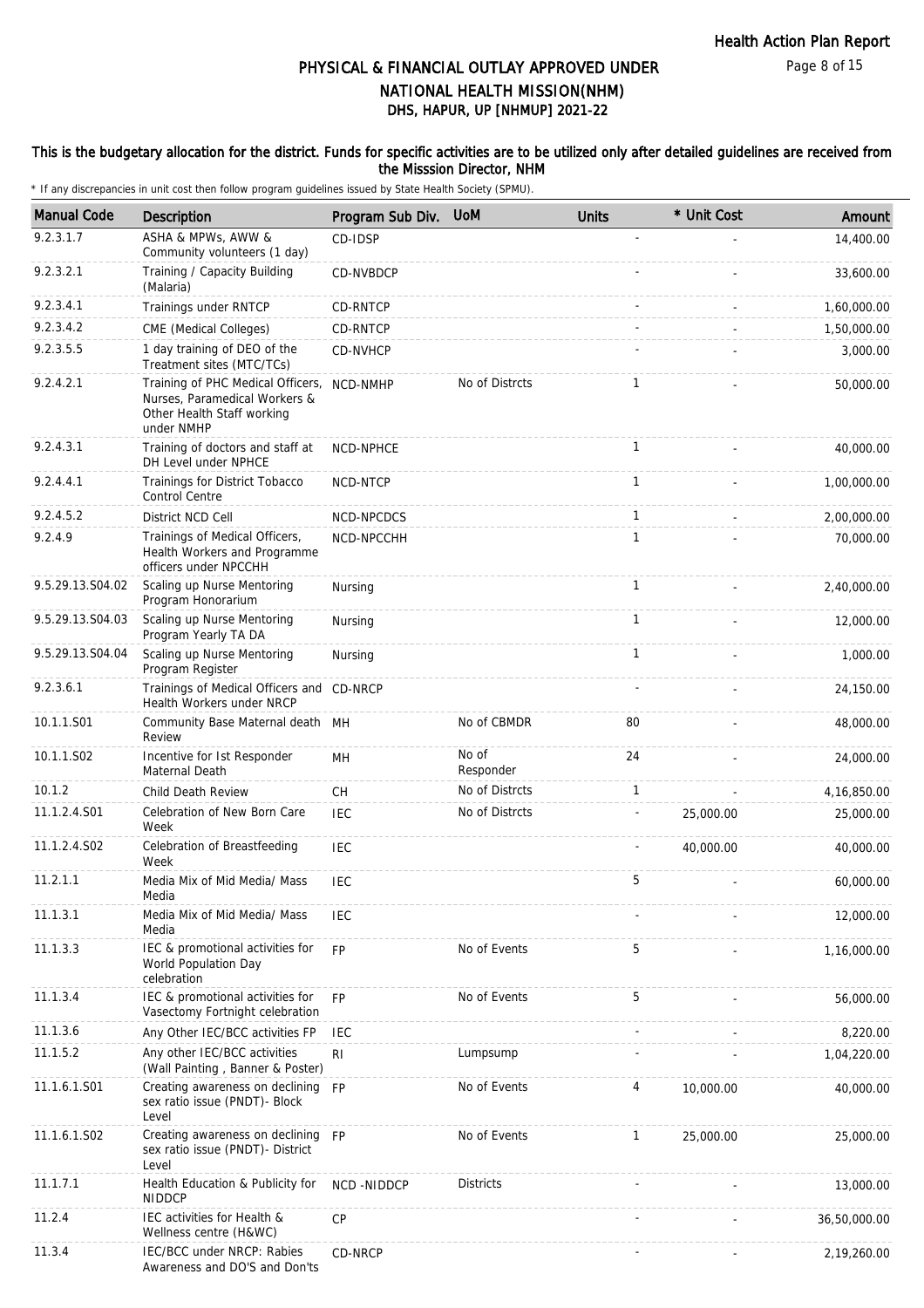#### This is the budgetary allocation for the district. Funds for specific activities are to be utilized only after detailed guidelines are received from the Misssion Director, NHM

| <b>Manual Code</b> | Description                                                                                                                                                 | Program Sub Div. | <b>UoM</b>                  | <b>Units</b> | * Unit Cost | Amount      |
|--------------------|-------------------------------------------------------------------------------------------------------------------------------------------------------------|------------------|-----------------------------|--------------|-------------|-------------|
|                    | in the event of Animal Bites                                                                                                                                |                  |                             |              |             |             |
| 11.3.6             | <b>IEC/BCC under NVHCP</b>                                                                                                                                  | CD-NVHCP         |                             |              |             | 20,000.00   |
| 11.4.7             | <b>IEC on Climate Sensitive</b><br>Diseases at Block, District and<br>State level - Air pollution, Heat<br>and other relevant Climate<br>Sensitive diseases | NCD-NPCCHH       |                             | $\mathbf{1}$ |             | 1,00,000.00 |
| 11.2.7.4           | Places covered with hoardings/<br>bill boards/ signage etc.                                                                                                 | <b>IEC</b>       |                             |              | 4,500.00    | 2,16,000.00 |
| 11.2.7.5           | Usage of Folk media such as<br>Nukkad Natak/ mobile audio<br>visual services/ local radio etc.                                                              | <b>IEC</b>       |                             |              |             | 72,000.00   |
| 11.2.7.7           | State-level IEC Campaigns/Other IEC<br><b>IEC Campaigns</b>                                                                                                 |                  |                             |              |             | 2,50,000.00 |
| 11.3.1.1           | <b>IEC/BCC</b> for Malaria                                                                                                                                  | CD-NVBDCP        |                             |              |             | 35,000.00   |
| 11.3.1.2           | <b>IEC/BCC for Social mobilization</b><br>(Dengue and Chikungunya)                                                                                          | CD-NVBDCP        |                             |              |             | 20,000.00   |
| 11.3.2.1           | IEC/BCC: Mass media, Outdoor<br>media, Rural media, Advocacy<br>media for NLEP                                                                              | CD-NLEP          |                             |              |             | 98,000.00   |
| 11.3.3.1           | ACSM (State & district)                                                                                                                                     | CD-RNTCP         |                             |              |             | 80,000.00   |
| 11.3.3.2           | TB Harega Desh Jeetega<br>Compaign                                                                                                                          | CD-RNTCP         |                             |              |             | 10,000.00   |
| 11.4.2.1           | Translation of IEC material and<br>distribution                                                                                                             | NCD-NMHP         | No of Distrcts              | $\mathbf{1}$ |             | 4,00,000.00 |
| 11.4.3.2           | Celebration of days-ie<br>International Day for older<br>persons                                                                                            | NCD-NPHCE        |                             | $\mathbf{1}$ |             | 2,00,000.00 |
| 11.4.4.1           | <b>IEC/SBCC for NTCP</b>                                                                                                                                    | NCD-NTCP         |                             | $\mathbf{1}$ |             | 7,00,000.00 |
| 11.4.5.2           | IEC/BCC for District NCD Cell                                                                                                                               | NCD-NPCDCS       | No of Distrcts              | $\mathbf{1}$ |             | 3,00,000.00 |
| 11.2.7.2           | <b>Targeting Naturally Occurring</b><br>Gathering of People/ Health Mela                                                                                    | <b>IEC</b>       |                             |              |             | 1,00,000.00 |
| 12.1.1.1           | Printing of MDR formats                                                                                                                                     | MН               | No of format                | 90           |             | 2,700.00    |
| 12.1.1.2           | Printing of MCP cards, safe<br>motherhood booklets etc.                                                                                                     | MН               | No of MCP<br>card           | 47900        |             | 8,14,300.00 |
| 12.1.1.3           | Printing of labor room registers<br>and casesheets/ LaQshya related<br>printing                                                                             | MH               | No of Case<br>sheet         | 11100        |             | 1,11,000.00 |
| 12.1.1.4           | Printing cost for MAA<br>programme                                                                                                                          | CH               | No of Distrcts              | 1            |             | 10,692.00   |
| 12.1.1.5           | Any other (Printing of CAC<br>Format)                                                                                                                       | FP               | No of format                | 250          |             | 37,500.00   |
| 12.1.2.4           | Printing of Child Death Review<br>formats                                                                                                                   | <b>CH</b>        | No of format                | 38805        |             | 19,403.00   |
| 12.1.2.5           | Printing of compliance cards and CH<br>reporting formats for National<br>Iron Plus Initiative-for 6-59<br>months age group and for 5-10<br>years age group  |                  | No of Register<br>/ Formats | $\mathbf{1}$ |             | 11,583.00   |
| 12.1.2.6           | Printing of IEC materials and<br>reporting formats etc. for<br>National Deworming Day                                                                       | <b>RKSK</b>      |                             | 4894         |             | 2,98,940.00 |
| 12.1.2.7           | Printing of IEC Materials and<br>monitoring formats for IDCF                                                                                                | CH               | No of Distrcts              | 1            |             | 1,18,000.00 |
| 12.1.2.10          | Printing (SNCU data<br>management)                                                                                                                          | CH               | No of Units                 | 1            |             | 1,00,000.00 |
| 12.1.2.11          | Printing of HBNC referral cards<br>and other formats                                                                                                        | CH               | No of format                | 250916       |             | 1,25,458.00 |
| 12.1.3.3           | Printing of FP Manuals,<br>Guidelines, etc.                                                                                                                 | FP               | Lumpsump                    | 1            |             | 1,47,660.00 |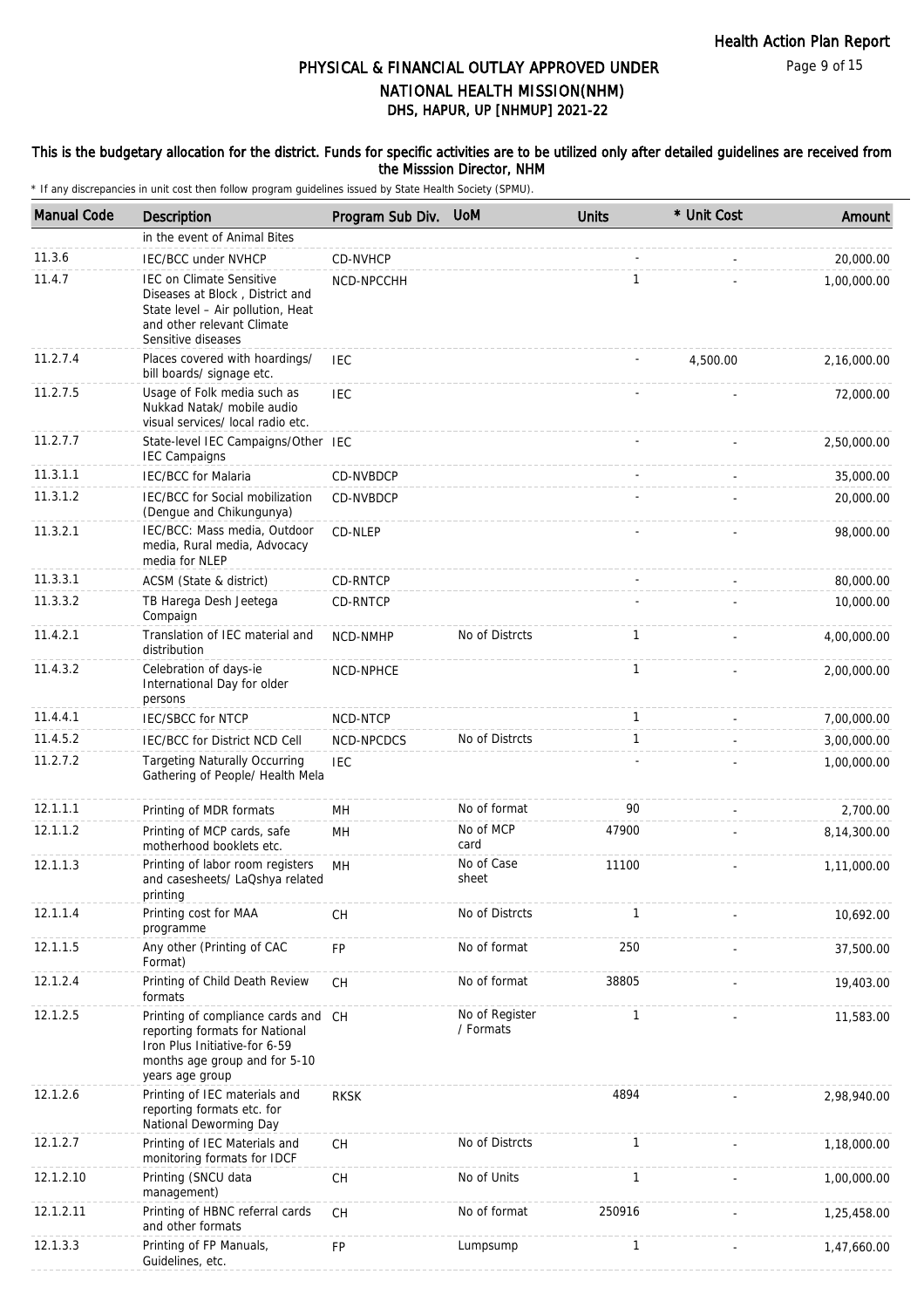Page 10 of 15

### DHS, HAPUR, UP [NHMUP] 2021-22 PHYSICAL & FINANCIAL OUTLAY APPROVED UNDER NATIONAL HEALTH MISSION(NHM)

#### This is the budgetary allocation for the district. Funds for specific activities are to be utilized only after detailed guidelines are received from the Misssion Director, NHM

| <b>Manual Code</b> | Description                                                                                 | Program Sub Div. | <b>UoM</b>                    | <b>Units</b>   | * Unit Cost | Amount       |
|--------------------|---------------------------------------------------------------------------------------------|------------------|-------------------------------|----------------|-------------|--------------|
| 12.1.6.1           | Printing and dissemination of<br>Immunization cards, tally sheets,<br>monitoring forms etc. | R <sub>l</sub>   | No of<br><b>Benificieries</b> | 47744          |             | 4,77,440.00  |
| 12.3.4             | Printing for formats/registers<br>under NVHCP                                               | CD-NVHCP         |                               |                |             | 5,500.00     |
| 12.3.5.1           | Printing of form P,L, S under<br><b>IDSP</b> progrm                                         | CD-IDSP          |                               |                |             | 43,784.00    |
| 12.3.6             | Printing fo formats for<br>monitoring and surrveilence<br><b>NRCP</b>                       | CD-NRCP          |                               |                |             | 52,901.00    |
| 12.2.8.S02         | Printing of Sub Centre and<br><b>VHSNC Register</b>                                         | <b>CP</b>        |                               |                |             | 54,330.00    |
| 12.2.2.1           | Printing of ASHA diary                                                                      | CP               | No of ASHA &<br>AF            |                |             | 1,57,500.00  |
| 12.2.2.2           | Printing of ASHA Modules and<br>formats                                                     | <b>CP</b>        | Lumpsump                      |                |             | 32,140.00    |
| 12.2.2.3           | Printing of CBAC format                                                                     | CP               |                               |                |             | 15,71,430.00 |
| 12.2.4.1           | Printing of HMIS Formats                                                                    | <b>MIS</b>       | Lumpsump                      |                |             | 36,324.00    |
| 12.2.4.3           | Printing of MCTS follow-up<br>formats/ services due list/ work<br>plan                      | <b>MIS</b>       | No of ASHA                    | 717            |             | 25,808.00    |
| 12.2.5.1           | Printing Activites for Ayushman<br>Bharat H&WC                                              | <b>CP</b>        | No.of Register                |                |             | 15,600.00    |
| 12.3.1.3           | Printing of recording and<br>reporting forms/registers for<br>Malaria                       | CD-NVBDCP        |                               |                |             | 25,000.00    |
| 12.3.2.1           | Printing works                                                                              | CD-NLEP          |                               |                |             | 25,000.00    |
| 12.3.3.1           | Printing (ACSM)                                                                             | CD-RNTCP         |                               |                |             | 1,80,000.00  |
| 12.3.3.2           | Printing                                                                                    | CD-RNTCP         |                               |                |             | 1,40,000.00  |
| 12.4.4.1           | Printing of Challan Books under<br><b>NTCP</b>                                              | NCD-NTCP         |                               | 1              |             | 21,000.00    |
| 12.4.5.1           | Patient referral cards at PHC<br>Level                                                      | NCD-NPCDCS       | No of PHC                     | $\mathbf{1}$   |             | 60,000.00    |
| 12.4.5.2           | Patient referral cards at Sub-<br>centre level                                              | NCD-NPCDCS       |                               |                |             | 1,85,000.00  |
| 13.1.1.6           | Any Other                                                                                   | QA               |                               | $\mathbf{1}$   |             | 3,00,000.00  |
| 13.2.2             | Kayakalp Awards                                                                             | QA               |                               | $\overline{7}$ |             | 6,50,000.00  |
| 14.2.3.S02         | Implementation of FP-LMIS<br>District-Transportation Cost                                   | FP               | Yearly                        | $\mathbf{1}$   | 74,973.00   | 74,973.00    |
| 14.2.4.1           | Alternative vaccine delivery in<br>hard to reach areas                                      | RI               | No of Session                 | 624            | 200.00      | 1,24,800.00  |
| 14.2.5             | Alternative Vaccine Delivery in<br>other areas                                              | R <sub>1</sub>   | No of Session                 | 18816          | 90.00       | 16,93,440.00 |
| 14.2.6             | POL for vaccine delivery from<br>State to district and from district<br>to PHC/CHCs         | R <sub>l</sub>   | <b>Districts</b>              | 1              | 2,00,000.00 | 2,00,000.00  |
| 14.2.7             | Cold chain maintenance                                                                      | RI               | No of Points                  |                |             | 28,000.00    |
| 14.2.11            | Vehicle Hiring (NTEP)                                                                       | CD-RNTCP         |                               |                |             | 64,000.00    |
| 14.2.13            | Sample transportation cost<br>under NVHCP                                                   | CD-NVHCP         |                               |                |             | 12,000.00    |
| 14.2.14.S01        | Other Oprational Cost for State,<br>Regional and District Drug Ware<br>Houses               | RI.              |                               |                |             | 9,02,148.00  |
| 15.4.2             | Reimbursement for cataract<br>operation for NGO and Private<br>Practitioners                | NCD-NPCB         | No of Cases                   |                |             | 2,80,560.00  |
| 15.3.3.3           | Private Provider Incentive                                                                  | CD-RNTCP         |                               |                |             | 4,70,000.00  |
| 15.3.1.2           | Inter-sectoral convergence                                                                  | CD-NVBDCP        |                               |                |             | 7,000.00     |
| 16.1.1.1.1         | State                                                                                       | <b>PM</b>        |                               | 17             |             | 5,100.00     |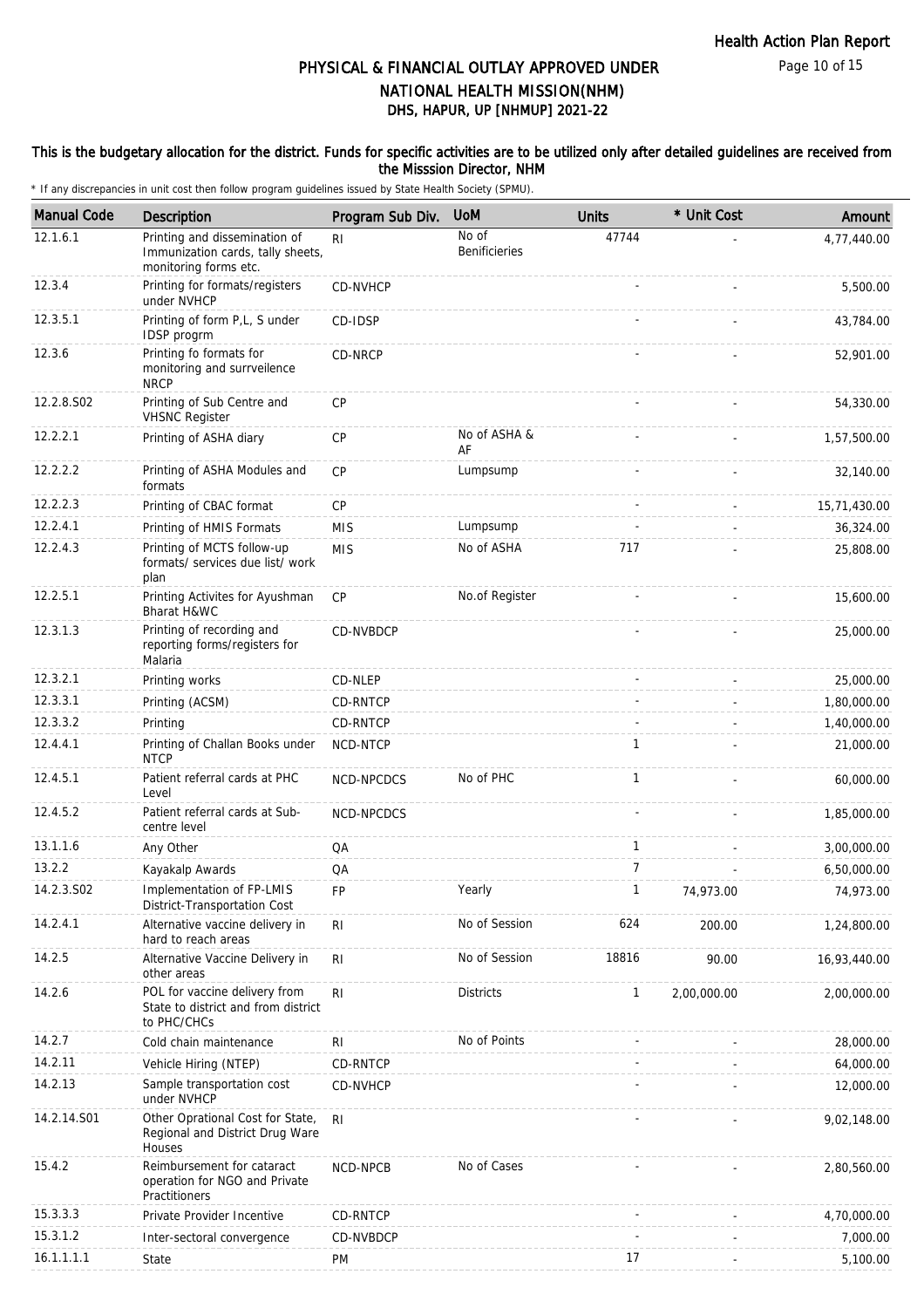#### This is the budgetary allocation for the district. Funds for specific activities are to be utilized only after detailed guidelines are received from the Misssion Director, NHM

| <b>Manual Code</b> | Description                                                                                                                         | Program Sub Div. | <b>UoM</b>                                              | <b>Units</b> | * Unit Cost | Amount      |
|--------------------|-------------------------------------------------------------------------------------------------------------------------------------|------------------|---------------------------------------------------------|--------------|-------------|-------------|
| 16.1.1.4           | Prepare detailed operational plan RBSK<br>for RBSK across districts<br>(including cost of plan)                                     |                  | No of Block                                             | 4            | 500.00      | 2,000.00    |
| 16.1.1.6           | To develop micro plan at sub-<br>centre level                                                                                       | RI               | No of Sub<br>Centre                                     | 180          | 100.00      | 18,000.00   |
| 16.1.1.7           | For consolidation of micro plans<br>at block level                                                                                  | RI.              | No of Block                                             | 9            | 1,000.00    | 9,000.00    |
| 16.1.2.1.6         | Review meetings/ workshops<br>under RKSK                                                                                            | <b>RKSK</b>      |                                                         | 2            |             | 10,000.00   |
| 16.1.2.1.7         | RBSK Convergence/Monitoring<br>meetings                                                                                             | <b>RBSK</b>      | No of<br>Meetings                                       | 3            | 500.00      | 6,000.00    |
| 16.1.2.1.14        | Quarterly review meetings<br>exclusive for RI at district level<br>with Block MOs, CDPO, and<br>other stake holders                 | R <sub>l</sub>   | No. of<br>Participants                                  | 140          |             | 14,000.00   |
| 16.1.2.1.15        | Quarterly review meetings<br>exclusive for RI at block level                                                                        | R <sub>l</sub>   | Lumpsump                                                |              |             | 22,000.00   |
| 16.1.2.1.16        | <b>IDSP Meetings</b>                                                                                                                | CD-IDSP          |                                                         |              |             | 6,000.00    |
| 16.1.2.1.21        | Medical Colleges (Any meetings)                                                                                                     | CD-RNTCP         |                                                         |              |             | 30,000.00   |
| 16.1.2.1.22        | Monthly meeting with the<br>hospital staff                                                                                          | NCD-NTCP         |                                                         | $\mathbf{1}$ |             | 48,000.00   |
| 16.1.2.1.24        | Sensitization workshop/ Meeting<br>of the State Program Officers<br>and District level Health Officers                              | NCD-NPCCHH       |                                                         | $\mathbf{1}$ |             | 25,000.00   |
| 16.1.2.1.28.S01    | District Level MDR Review<br>Meeting                                                                                                | MН               | No of District<br>level MDR<br>meetings                 | 6            |             | 18,000.00   |
| 16.1.2.2.3         | State/ District Quality Assurance<br>Unit (Monitoring & Supervision)                                                                | QA               |                                                         |              |             | 3,60,000.00 |
| 16.1.2.2.12        | District NCD Cell                                                                                                                   | NCD-NPCDCS       |                                                         | $\mathbf{1}$ |             | 2,00,000.00 |
| 16.1.2.2.13        | Supervision and Monitoring                                                                                                          | CD-RNTCP         |                                                         |              |             | 3,00,000.00 |
| 16.1.2.2.16        | Monitoring and Surveillance<br>(review meetings, Travel) under<br><b>NRCP</b>                                                       | CD-NRCP          |                                                         |              |             | 50,000.00   |
| 16.1.3.1.1         | Mobility Support for SPMU/State                                                                                                     | МE               |                                                         |              |             | 54,000.00   |
| 16.1.3.1.13        | Vehicle Operation (POL) (NTEP)                                                                                                      | CD-RNTCP         |                                                         |              |             | 5,10,000.00 |
| 16.1.3.1.14        | Vehicle hiring (NTEP)                                                                                                               | CD-RNTCP         |                                                         |              |             | 5,94,000.00 |
| 16.1.3.1.18.2      | Hiring of Operational Vehicle<br>under NTCP                                                                                         | NCD-NTCP         |                                                         | 1            |             | 4,80,000.00 |
| 16.1.3.3.1         | PM activities for World<br>Population Day' celebration<br>(Only mobility cost): funds<br>earmarked for district level<br>activities | FP               | No of Events                                            | $\mathbf{1}$ | 20,000.00   | 20,000.00   |
| 16.1.3.3.2         | PM activities for Vasectomy<br>Fortnight celebration (Only<br>mobility cost): funds earmarked<br>for district level activities      | <b>FP</b>        | No of Events                                            | 1            | 5,000.00    | 5,000.00    |
| 16.1.3.3.3.S01     | Mobility Support for District -<br>M&E                                                                                              | МE               | 02 Taxis hired<br>at Dist. for SS<br>@33000/Vehic<br>le | 24           | 33,000.00   | 7,92,000.00 |
| 16.1.3.3.3.S03     | Mobilty Support for CHO TA/DA                                                                                                       | CP               | No. of CHO                                              |              | 500.00      | 4,62,000.00 |
| 16.1.3.3.5         | Mobility Costs for ASHA<br>Resource Centre/ASHA<br>Mentoring Group (Kindly Specify)                                                 | <b>CP</b>        |                                                         |              |             | 10,000.00   |
| 16.1.3.3.7         | Mobility Support for supervision<br>for district level officers.                                                                    | R <sub>l</sub>   | No of Distrcts                                          |              |             | 2,00,000.00 |
| 16.1.3.3.8         | MOBILITY: Travel Cost, POL,<br>etc. during outbreak<br>investigations and field visits for                                          | CD-IDSP          |                                                         |              |             | 2,70,000.00 |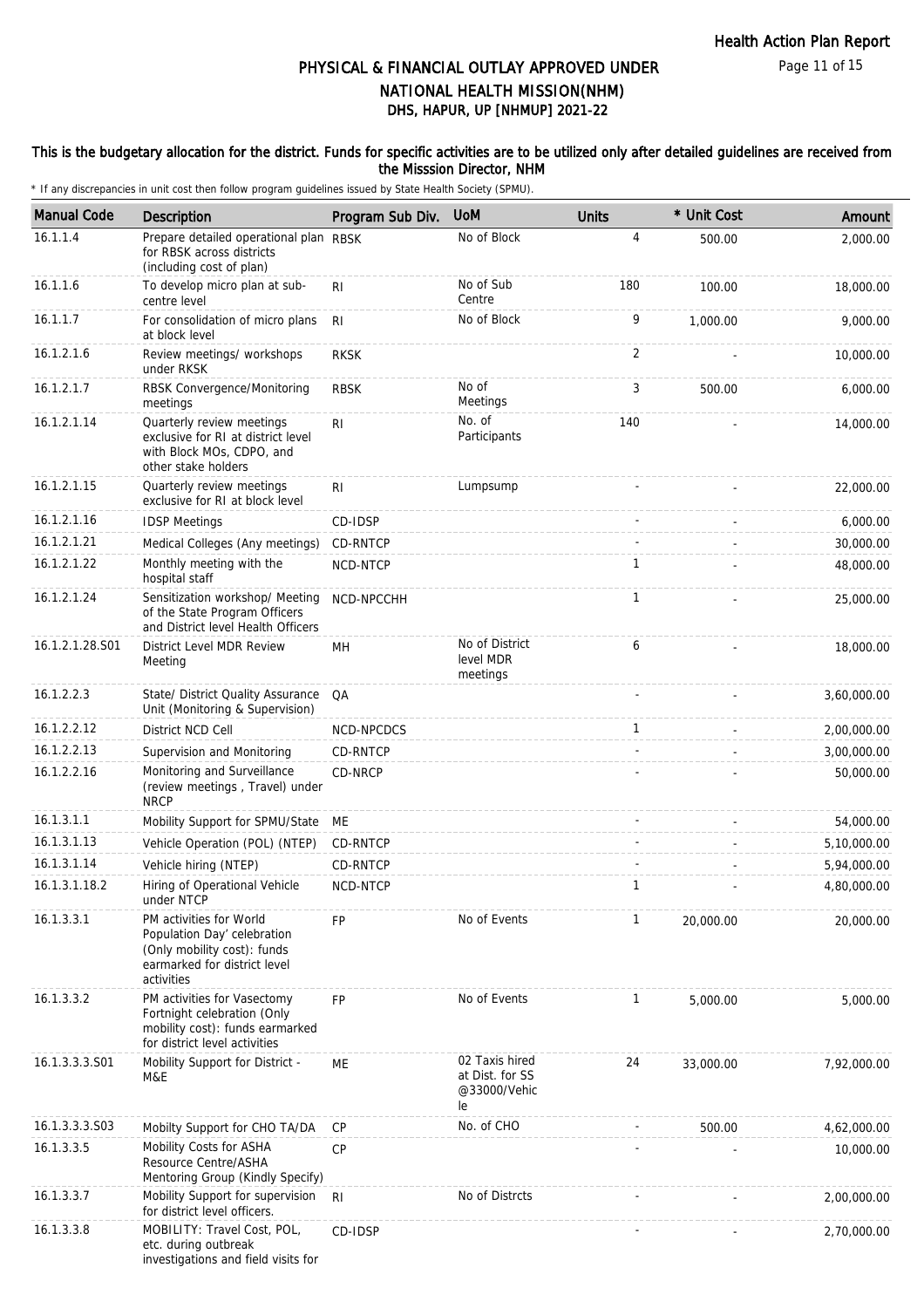Page 12 of 15

### DHS, HAPUR, UP [NHMUP] 2021-22 PHYSICAL & FINANCIAL OUTLAY APPROVED UNDER NATIONAL HEALTH MISSION(NHM)

#### This is the budgetary allocation for the district. Funds for specific activities are to be utilized only after detailed guidelines are received from the Misssion Director, NHM

| <b>Manual Code</b> | Description                                                                                                                      | Program Sub Div. UoM |                                                                 | <b>Units</b> | * Unit Cost | Amount       |
|--------------------|----------------------------------------------------------------------------------------------------------------------------------|----------------------|-----------------------------------------------------------------|--------------|-------------|--------------|
|                    | monitoring programme activities<br>at DSU on need basis                                                                          |                      |                                                                 |              |             |              |
| 16.1.3.3.9         | Monitoring, Evaluation &<br>Supervision & Epidemic<br>Preparedness (Only Mobility<br>Expenses)                                   |                      |                                                                 |              |             | 1,98,000.00  |
| 16.1.3.3.10        | Travel expenses - Contractual<br>Staff at District level                                                                         | CD-NLEP              |                                                                 |              |             | 25,000.00    |
| 16.1.3.3.11        | Mobility Support: District Cell                                                                                                  | CD-NLEP              |                                                                 |              |             | 1,50,000.00  |
| 16.1.3.3.12        | Medical Colleges (All service<br>delivery to be budgeted under<br>B.30)                                                          | CD-RNTCP             |                                                                 |              |             | 36,000.00    |
| 16.1.3.3.13        | Miscellaneous/ Travel                                                                                                            | NCD-NMHP             |                                                                 | $\mathbf{1}$ |             | 5,00,000.00  |
| 16.1.3.3.14        | <b>Enforcement Squads</b>                                                                                                        | NCD-NTCP             |                                                                 | $\mathbf{1}$ |             | 10,000.00    |
| 16.1.3.3.16        | District NCD Cell (TA, DA, POL)                                                                                                  | NCD-NPCDCS           |                                                                 | $\mathbf{1}$ |             | 2,00,000.00  |
| 16.1.3.3.17.S04    | Mobility Support for District<br>Maternal Health Consultant                                                                      | MН                   | No fo<br>Mentoring &<br>Support visit                           | 12           |             | 1,20,000.00  |
| 16.1.3.4.1         | PM activities for World<br>Population Day' celebration<br>(Only mobility cost): funds<br>earmarked for block level<br>activities | <b>FP</b>            | No of Events                                                    | 4            | 1.000.00    | 4,000.00     |
| 16.1.3.4.2         | PM activities for Vasectomy<br>Fortnight celebration (Only<br>mobility cost): funds earmarked<br>for block level activities      | <b>FP</b>            | No of Events                                                    | 4            | 1,000.00    | 4,000.00     |
| 16.1.3.4.3.S01     | Mobility for Supportive<br>Supervision At Block Level-M&E                                                                        | ME                   | 01 Taxi hired<br>at Block level<br>for SS<br>@33000/Vehic<br>le |              | 33,000.00   | 15,84,000.00 |
| 16.1.3.4.3.S02     | Mobility Support &<br>Commnication cost for BCPM                                                                                 | CP                   | No. of BCPM                                                     |              | 5,100.00    | 2,44,800.00  |
| 16.1.3.4.5.S01     | Communication Cost for HWC<br>Staff                                                                                              | <b>CP</b>            |                                                                 |              |             | 3,85,000.00  |
| 16.1.4.1.1         | JSY Administrative Expenses                                                                                                      | MН                   | As per<br><b>Deliveries</b><br>Load                             |              |             | 6,51,760.00  |
| 16.1.4.1.5         | Office expenses on telephone,<br>fax, Broadband Expenses &<br><b>Other Miscellaneous</b><br>Expenditures                         | CD-IDSP              |                                                                 |              |             | 96,000.00    |
| 16.1.4.1.10        | Office Operation (Miscellaneous) CD-RNTCP                                                                                        |                      |                                                                 |              |             | 1,95,000.00  |
| 16.1.4.1.11        | Tobacco Cessation Centre (TCC): NCD-NTCP<br>Office Expenses                                                                      |                      |                                                                 | $\mathbf{1}$ |             | 1,00,000.00  |
| 16.1.4.2.1         | District Quality Assurance Unit<br>(Operational cost)                                                                            | QA                   |                                                                 |              |             | 3,96,000.00  |
| 16.1.4.2.4         | Office operation & Maintenance - CD-NLEP<br>District Cell                                                                        |                      |                                                                 |              |             | 35,000.00    |
| 16.1.4.2.5         | District Cell - Consumables                                                                                                      | CD-NLEP              |                                                                 |              |             | 30,000.00    |
| 16.1.4.2.6         | Operational expenses of the<br>district centre : rent, telephone<br>expenses, website etc.                                       | NCD-NMHP             |                                                                 | $\mathbf{1}$ |             | 10,000.00    |
| 16.1.4.2.8         | District Tobacco Control Cell<br>(DTCC): Misc./Office Expenses                                                                   | NCD-NTCP             |                                                                 | $\mathbf{1}$ |             | 5,00,000.00  |
| 16.1.4.2.9         | District NCD Cell (Contingency)                                                                                                  | NCD-NPCDCS           |                                                                 | 1            |             | 1,00,000.00  |
| 16.1.4.3.1         | SNCU Data management<br>(excluding HR)                                                                                           | <b>CH</b>            | No of Units                                                     | $\mathbf{1}$ | 1,00,000.00 | 60,000.00    |
| 16.1.5.2.1         | Minor repairs and AMC of<br>IT/office equipment supplied<br>under IDSP                                                           | CD-IDSP              |                                                                 |              |             | 10,000.00    |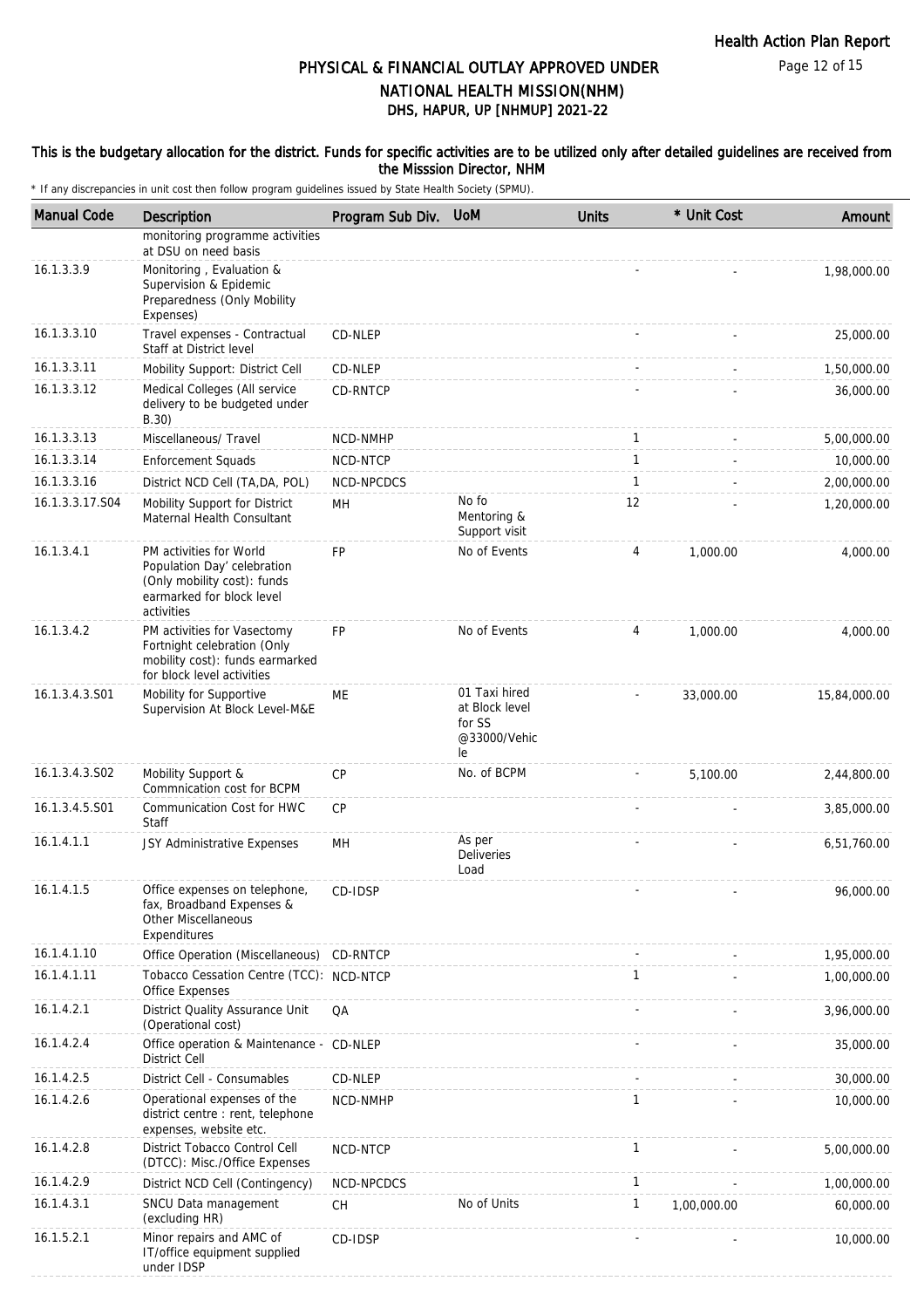#### This is the budgetary allocation for the district. Funds for specific activities are to be utilized only after detailed guidelines are received from the Misssion Director, NHM

| <b>Manual Code</b> | Description                                                                                       | Program Sub Div. | <b>UoM</b>                           | <b>Units</b> | * Unit Cost | Amount       |
|--------------------|---------------------------------------------------------------------------------------------------|------------------|--------------------------------------|--------------|-------------|--------------|
| 16.1.5.2.4         | Vehicle Operation (Maintenance)                                                                   | CD-RNTCP         |                                      |              |             | 90,000.00    |
| 16.1.5.3.1         | PM activities under Micronutrient RI<br>Supplementation Programme                                 |                  | Lumpsump                             |              |             | 1,52,000.00  |
| 16.1.5.3.3         | Concurrent Audit system                                                                           | FD               |                                      |              |             | 78,000.00    |
| 16.1.5.3.7         | Epidemic preparedness (Dengue<br>& Chikungunya)                                                   | CD-NVBDCP        |                                      |              |             | 35,000.00    |
| 16.1.5.3.16.S05    | DPMU Operational Cost                                                                             | <b>HR</b>        |                                      | $\mathbf{1}$ |             | 13,76,220.00 |
| 16.1.5.3.16.S06    | <b>BPMU Oprational Cost</b>                                                                       | HR               |                                      | 4            |             | 8,33,472.00  |
| 16.1.5.3.16.S09    | Oprational Cost for RBSK                                                                          | <b>RBSK</b>      | No of DEIC<br>Manager                | $\mathbf{1}$ | 10,000.00   | 10,000.00    |
| 16.1.5.3.16.S10    | Operational cost of RBSK-MHT                                                                      | <b>RBSK</b>      | No of Team                           | 8            | 14,000.00   | 1,12,000.00  |
| 16.1.5.3.16.S15    | Office & Administrative Expence<br>for State & District Rabies<br>Program                         | CD-NRCP          |                                      |              |             | 12,000.00    |
| 16.1.5.3.16.S18    | Office operational cost & other<br>office expences unedr NPCB                                     | NCD-NPCB         |                                      |              |             | 1,00,000.00  |
| 16.1.5.3.16.S22.   | Pol & Opex of DG set of Vaccine<br>Storage at District level & other<br>Cold Chain Point under RI | R <sub>l</sub>   | <b>Districts</b>                     |              | 1,20,000.00 | 1,20,000.00  |
| 16.1.5.3.16.S25    | Operational Cost for District<br>Maternal Health Consultant                                       | MH               | No of monthly<br>operational<br>cost |              |             | 1,20,000.00  |
| 16.2.1.S02         | Data Entry Operator                                                                               | <b>FP</b>        | No of<br>HR/MONTH                    | $\mathbf{1}$ | 14,071.00   | 2,55,259.00  |
| 16.2.1.S11         | Contigency District PCPNDT Cell                                                                   | <b>FP</b>        | No of<br>District/Month              | $\mathbf{1}$ | 5,000.00    | 5,000.00     |
| 16.2.2.S03         | District Level Mobility Support<br>for PNDT Team                                                  | <b>FP</b>        | No of Distrcts                       | 1            | 50,000.00   | 50,000.00    |
| 16.3.2.S01         | Mobility Support for HMIS &<br><b>MCTS Block Level</b>                                            | <b>MIS</b>       |                                      | 4            |             | 14,400.00    |
| 16.3.3.S01         | Operational cost for HMIS &<br>MCTS-AMC                                                           | <b>MIS</b>       |                                      |              |             | 39,600.00    |
| 16.3.3.S02         | Operational cost for HMIS &<br>MCTS-Internet                                                      | <b>MIS</b>       |                                      |              |             | 48,000.00    |
| 16.3.3.S03         | Operational cost for HMIS &<br>MCTS-Office Expenditure                                            | <b>MIS</b>       |                                      |              |             | 72,000.00    |
| 16.3.3.S04         | Operational cost for HMIS &<br>MCTS-Recurring Charges for<br><b>ANMOL Tablet</b>                  | <b>MIS</b>       |                                      | 209          |             | 7,52,400.00  |
| 16.4.2.1.1.S01     | District Programme Manager                                                                        | <b>HR</b>        |                                      | $\mathbf{1}$ |             | 6,61,632.00  |
| 16.4.2.1.1.S02     | <b>District Community Process</b><br>Manager                                                      | <b>HR</b>        |                                      | $\mathbf{1}$ |             | 5,38,488.00  |
| 16.4.2.1.1.S04     | District Accounts Manager                                                                         | <b>HR</b>        |                                      | $\mathbf{1}$ |             | 5,38,488.00  |
| 16.4.2.1.1.S05     | District Data Cum Account<br>Assistant                                                            | <b>HR</b>        |                                      | $\mathbf{1}$ |             | 3,67,548.00  |
| 16.4.2.1.1.S06     | DEIC manager                                                                                      | <b>RBSK</b>      |                                      | $\mathbf{1}$ |             | 5,79,888.00  |
| 16.4.2.1.1.S09     | Support Staff                                                                                     | <b>HR</b>        |                                      | $\mathbf{1}$ |             | 2,00,775.00  |
| 16.4.2.1.2.S02     | District Consultant(MH)                                                                           | MH               | No of District<br>Consultant MH      | 1            |             | 5,29,200.00  |
| 16.4.2.1.2.S04     | District Hospital Quality Manager                                                                 | QA               |                                      | $\mathbf{1}$ |             | 5,87,100.00  |
| 16.4.2.1.2.S05     | <b>District Consultant Quality</b><br>Assurance                                                   | QA               |                                      | $\mathbf{1}$ |             | 7,33,000.00  |
| 16.4.2.1.8.S01     | Programme cum Admin. Asst.                                                                        | QA               |                                      | $\mathbf{1}$ |             | 2,34,915.00  |
| 16.4.2.1.11.S01    | QI Mentors                                                                                        | Nursing          |                                      | 1            |             | 5,79,992.00  |
| 16.4.2.2.2.S01     | District Epidemiologist-CD-IDSP                                                                   | CD-IDSP          |                                      |              |             | 8,78,644.00  |
| 16.4.2.2.4.S01     | Sr PMDT-TB HIV Coodinators                                                                        | CD-RNTCP         |                                      |              |             | 4,68,846.00  |
| 16.4.2.2.4.S02     | PPM Coordinator-RNTCP                                                                             | CD-RNTCP         |                                      |              |             | 4,69,000.00  |
| 16.4.2.2.4.S03     |                                                                                                   |                  |                                      |              |             |              |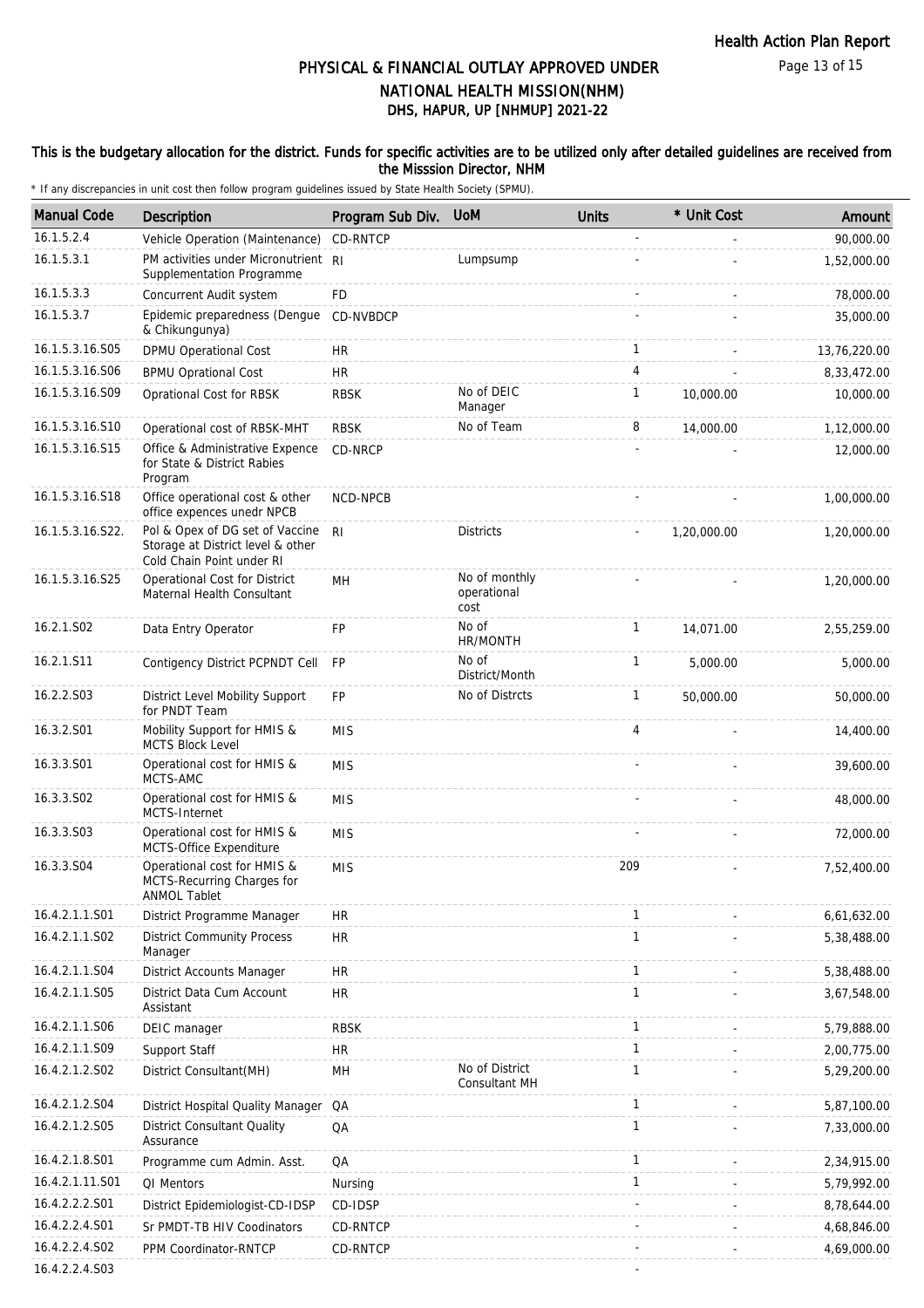Page 14 of 15

# DHS, HAPUR, UP [NHMUP] 2021-22 PHYSICAL & FINANCIAL OUTLAY APPROVED UNDER NATIONAL HEALTH MISSION(NHM)

#### This is the budgetary allocation for the district. Funds for specific activities are to be utilized only after detailed guidelines are received from the Misssion Director, NHM

| <b>Manual Code</b> | Description                                                                | Program Sub Div. | <b>UoM</b>              | <b>Units</b> | * Unit Cost | Amount         |
|--------------------|----------------------------------------------------------------------------|------------------|-------------------------|--------------|-------------|----------------|
|                    | District Programme Coordinator-<br><b>RNTCP</b>                            | <b>CD-RNTCP</b>  |                         |              |             | 5,59,000.00    |
| 16.4.2.2.5.S01     | District Data Manager-CD-IDSP                                              | CD-IDSP          |                         |              |             | 3,42,002.00    |
| 16.4.2.2.6.S01     | Senior Treatment<br>Supervisor(STS)                                        | CD-RNTCP         |                         |              |             | 16,36,920.00   |
| 16.4.2.2.6.S03     | Senior TB Lab Supervisor (STLS)                                            | CD-RNTCP         |                         |              |             | 15,40,520.00   |
| 16.4.2.2.7.S01     | Accountant- Full time                                                      | CD-RNTCP         |                         |              |             | 3,85,000.00    |
| 16.4.3.1.1.S01     | Block Programme Manager                                                    | HR               |                         | 4            |             | 16, 17, 312.00 |
| 16.4.3.1.1.S02     | <b>Block Account Manager</b>                                               | <b>HR</b>        |                         | 4            |             | 12,27,501.00   |
| 16.4.3.1.1.S03     | <b>Block Community Process</b><br>Manager                                  | CP               |                         |              |             | 11, 17, 057.00 |
| 16.4.3.1.9.S04     | Data Entry Operator-MCTS OPR<br>820 MIS                                    | <b>MIS</b>       |                         | 4            |             | 10,54,656.00   |
| 16.4.3.1.9.S05     | Data Entry Operator-MIS<br>Outsource                                       | <b>MIS</b>       |                         | 22268        |             | 1,11,342.00    |
| 16.4.3.1.9.S07     | Data Entry Operator-RI                                                     | RI               |                         |              |             | 2,38,342.00    |
| 16.4.3.1.9.S08     | Data Entry Operator-RNTCP                                                  | CD-RNTCP         |                         |              |             | 3,45,000.00    |
| 16.4.3.1.9.S11     | Data Entry Operator- CD-IDSP                                               | CD-IDSP          |                         |              |             | 2,37,187.00    |
| 16.4.3.1.9.S13     | Data Entry Operator- NBCP-<br><b>District</b>                              | NCD-NPCB         |                         |              |             | 2,16,083.00    |
| 17.2.1             | Telemedicine/teleconsultation<br>facility under Ayushman Bharat<br>H&WC    | CP               |                         |              |             | 4,80,000.00    |
| 17.8.S05           | Internet Cost to ASHA & AF at<br><b>HWC</b>                                | <b>CP</b>        | No of ASHA &<br>AF      |              | 200.00      | 10,98,600.00   |
| 18.1.4             | Counseling training for Service<br>Provider                                | <b>FP</b>        | No of Batch             | 1            | 15,400.00   | 15,400.00      |
| U.1.1.1.2          | Support for implementation of<br><b>NVBDCP</b>                             | CD-NVBDCP        |                         |              |             | 12,98,200.00   |
| U.1.3.1            | Operational Expenses of UPHCs<br>(excluding rent)                          | <b>NUHM</b>      | No of UPHC              | 3            | 8,000.00    | 2,88,000.00    |
| U.2.2.1            | Mobility support for ANM/LHV                                               | <b>NUHM</b>      | No of ANM               | 29           | 500.00      | 1,74,000.00    |
| U.2.3.1            | <b>UHNDs</b>                                                               | <b>NUHM</b>      | No of ANM               | 29           | 1.000.00    | 3,48,000.00    |
| U.2.3.2            | Special outreach camps in<br>slums/ vulnerable areas                       | <b>NUHM</b>      | No of UPHC              | 3            | 6,500.00    | 1,17,000.00    |
| U.3.1.1.1          | Incentives for routine activities                                          | <b>NUHM</b>      | No of ASHA              | 71           | 2.000.00    | 17,04,000.00   |
| U.3.1.1.2          | ASHA incentives for Ayushman<br>Bharat Health & Wellness<br>Centres (H&WC) | <b>NUHM</b>      | No of ASHA              | 48           | 1,000.00    | 5,76,000.00    |
| U.3.1.1.3.S01      | Incentive for Health Promotion<br>Day for ASHAs                            | <b>NUHM</b>      | No of ASHA              | 71           | 200.00      | 1,70,400.00    |
| U.3.1.1.3.S02      | Incentive for PMMVY for ASHAs                                              | <b>NUHM</b>      | No of<br>Benificary     | 994          | 100.00      | 99,400.00      |
| U.3.1.1.3.S03      | Incentive for Dengue and<br>chikenguiniya for ASHAs                        | CD-NVBDCP        |                         |              |             | 71,000.00      |
| U.3.1.2.1          | Module Training (Induction, VI & NUHM<br>VII)                              |                  |                         | 70           |             | 4,58,200.00    |
| U.3.1.3.1          | Supportive provisions (uniform/<br>awards etc)                             | <b>NUHM</b>      |                         | 71           |             | 45,600.00      |
| U.4.1.1.2          | Untied grants to UPHCs Rented<br>Building                                  | <b>NUHM</b>      | No of UPHC              | 3            | 1,00,000.00 | 3,00,000.00    |
| U.4.1.4            | Untied grants to MAS                                                       | <b>NUHM</b>      | No of MASs              | 71           | 5,000.00    | 3,55,000.00    |
| U.5.1.4.           | Rent for UPHC                                                              | <b>NUHM</b>      | No of UPHC              | 3            | 17,325.00   | 6,23,700.00    |
| U.5.3.1            | Infrastructure strengthening of<br>UPHC to H&WC                            | <b>NUHM</b>      | No of New<br><b>HWC</b> | 1            | 1,00,000.00 | 1,00,000.00    |
| U.6.2.1.1          | Procurement of drugs for AB-<br>H&WCs                                      | <b>NUHM</b>      | No of HWC               | 2            | 1,30,000.00 | 2,60,000.00    |
| U.6.2.1.2          | Procurement of drugs for                                                   | <b>NUHM</b>      | No of HWC               | 1            | 1,30,000.00 | 1,30,000.00    |